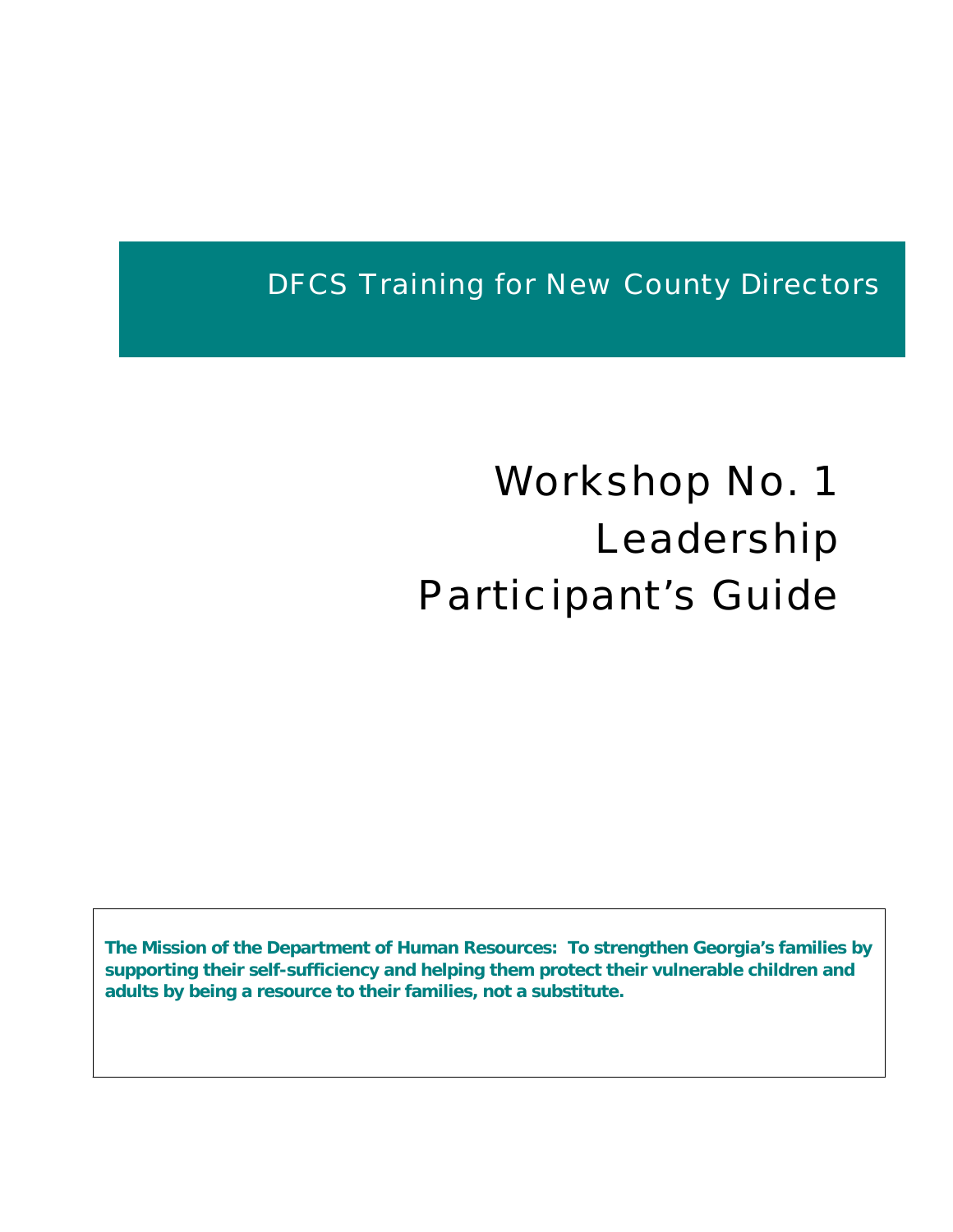# <span id="page-1-0"></span>Table of Contents

| How Do You Embody These Eight Characteristics of Principle-Centered Leaders?  12          |   |
|-------------------------------------------------------------------------------------------|---|
| How Do You Embody These Eight Characteristics of Principle-Centered Leaders? continued 13 |   |
| How Do You Embody These Eight Characteristics of Principle-Centered Leaders? continued 14 |   |
|                                                                                           |   |
|                                                                                           |   |
|                                                                                           |   |
|                                                                                           |   |
|                                                                                           |   |
|                                                                                           |   |
|                                                                                           |   |
|                                                                                           |   |
|                                                                                           |   |
|                                                                                           |   |
|                                                                                           |   |
|                                                                                           |   |
|                                                                                           |   |
|                                                                                           |   |
|                                                                                           |   |
|                                                                                           |   |
|                                                                                           |   |
|                                                                                           |   |
|                                                                                           |   |
| <b>Leadership for New County Directors</b><br>Rev/Dec.,<br>2006                           | 2 |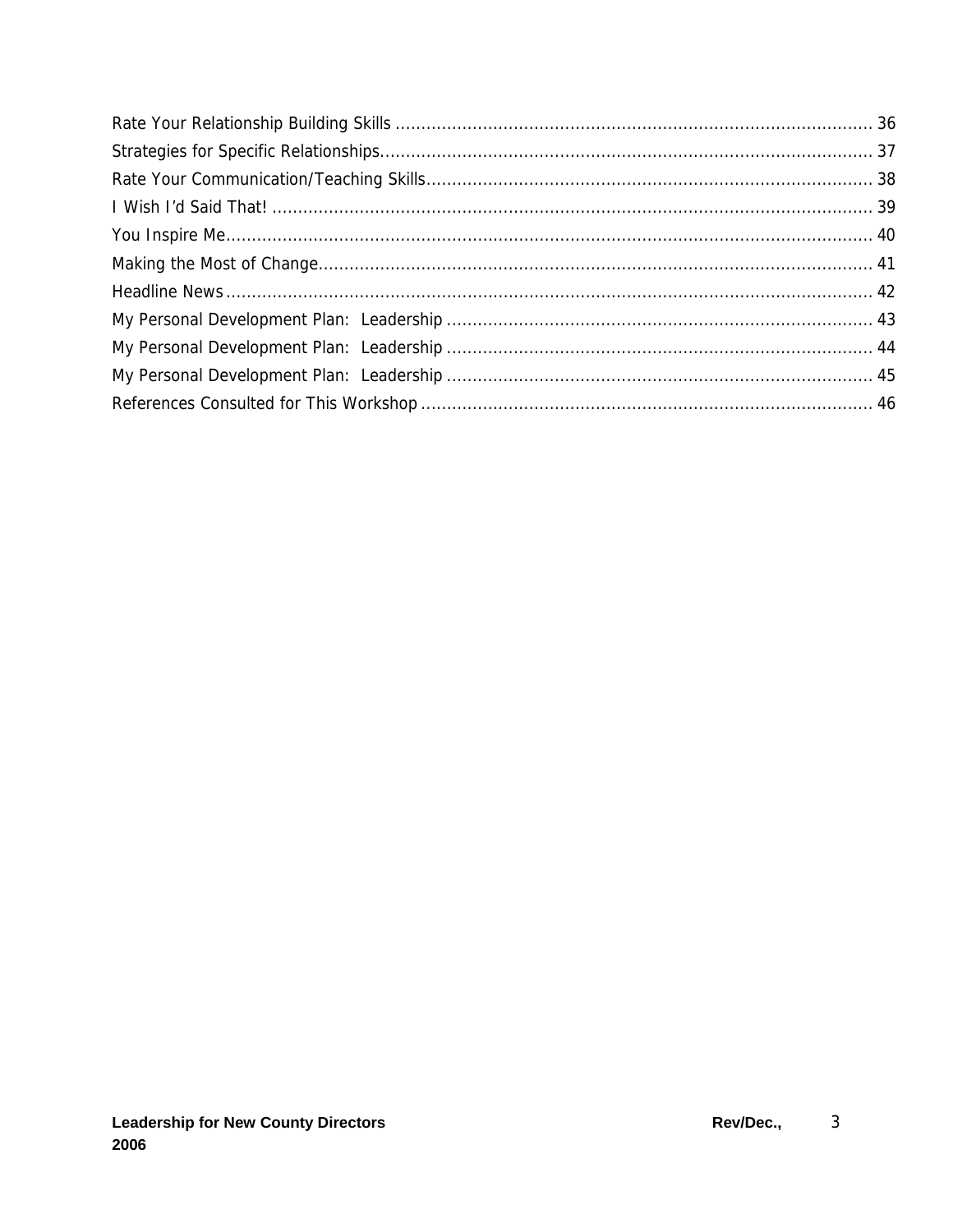#### <span id="page-3-0"></span>Leadership for New County Directors

This workshop identifies and explores the leadership qualities that will contribute to your success as a County Director. The content enhances and supports your ability to lead in the areas that will be discussed in Workshops 2-4 of the New County Director Curriculum: Program and Workload Management, Personnel Management, and Budget and Fiscal Management.

This workshop includes information on:

- $\triangleright$  The definition of leadership
- $\blacktriangleright$  Leadership vs. management
- $\triangleright$  Characteristics of leaders
- $\triangleright$  Principle-centered leadership
- $\triangleright$  Leadership theories and styles
- ¾ Power
- $\triangleright$  Decision making
- $\triangleright$  Delegation
- $\triangleright$  Teamwork
- $\triangleright$  Methods of influence
- $\blacktriangleright$  Leading through change

The workshop concludes with the development of Your Personal Leadership Action Plan.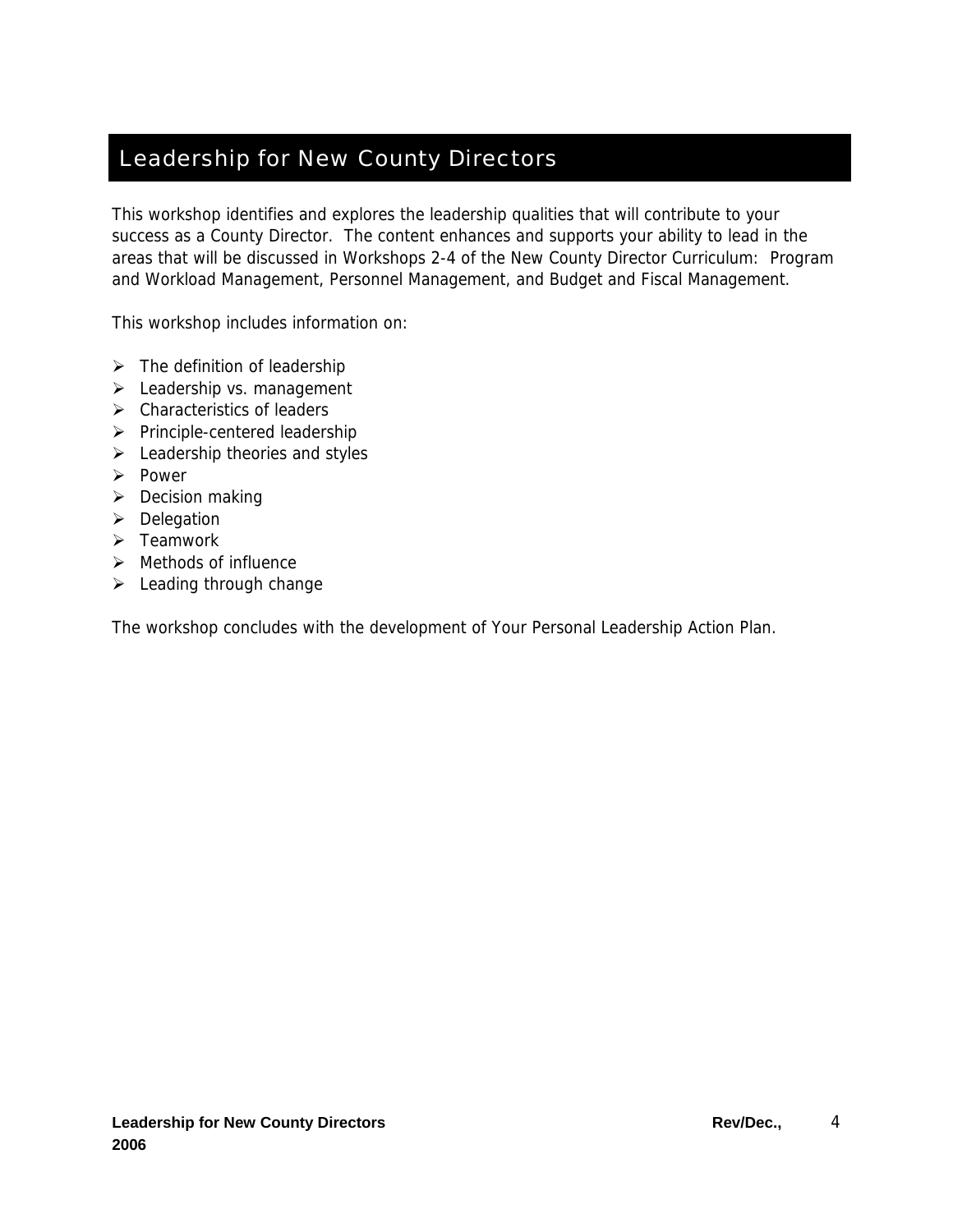#### <span id="page-4-0"></span>Workshop Objectives

Upon completion of this workshop, new County Directors will be able to:

- $\triangleright$  Define leadership.
- $\triangleright$  Explain the distinction between management and leadership.
- $\triangleright$  List the traits and characteristics of leaders.
- $\triangleright$  Identify the characteristics of principle-centered leaders.
- $\triangleright$  Discuss different types of leadership styles and theories.
- $\triangleright$  Describe types of power.
- $\triangleright$  Discuss the importance of integrity and ethics in the workplace.
- $\triangleright$  List strategies for establishing credibility.
- $\triangleright$  Describe the factors to consider when transitioning into a leadership position.
- $\triangleright$  Explain the process and guidelines you should use when faced with immediate or big decisions.
- $\triangleright$  Discuss guidelines for appropriate, effective delegation.
- $\blacktriangleright$  Identify strategies for promoting teamwork.
- $\triangleright$  List three principal ways to positively and ethically influence people.
- $\triangleright$  Discuss "leading by example," and provide examples of specific desirable leadership behaviors.
- $\triangleright$  Identify strategies for building relationships and collaborating with community partners to help children.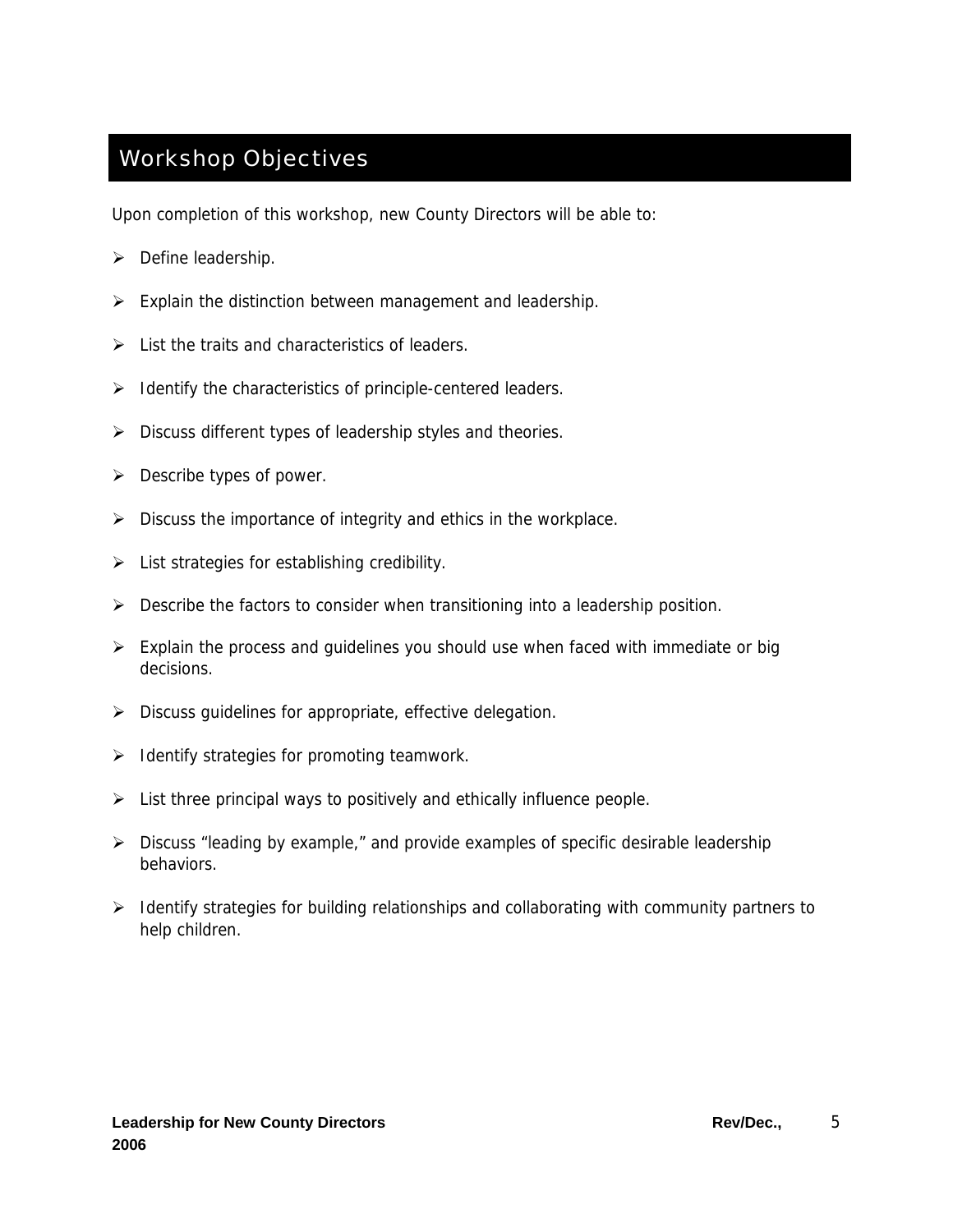# <span id="page-5-0"></span>Agenda

| Day 1 | <b>Section</b>                      | <b>Topics</b>                                                                                                                                                                                                                  |
|-------|-------------------------------------|--------------------------------------------------------------------------------------------------------------------------------------------------------------------------------------------------------------------------------|
|       | What Does it Mean to be a Leader?   | Welcome & Introductions<br>$\bullet$<br>What is Leadership?<br>$\bullet$<br>Leadership vs. Management<br>$\bullet$<br><b>Characteristics of Leaders</b><br>$\bullet$<br>What is Principle-Centered<br>$\bullet$<br>Leadership? |
|       | <b>Tapping Into Your Potential</b>  | Inside Out Development<br>$\bullet$<br>Leadership Theories and Styles<br>$\bullet$<br>Power<br>$\bullet$<br>The Big 4-Trust, Integrity,<br>$\bullet$<br><b>Credibility and Ethics</b>                                          |
| Day 2 | <b>Section</b>                      | <b>Topics</b>                                                                                                                                                                                                                  |
|       | Transitioning Into Leadership       | <b>Welcome Back</b><br>$\bullet$<br>Taking Over-The Transition to<br>$\bullet$<br>Leadership<br>Decision-making<br>$\bullet$                                                                                                   |
|       | Bringing Out the Best in Your Staff | Delegation<br>$\bullet$<br>Teamwork<br>$\bullet$                                                                                                                                                                               |
|       | Leadership Strategies               | Methods of Influence<br>$\bullet$<br>Leading by Example<br>$\bullet$<br><b>Building Relationships</b><br>$\bullet$                                                                                                             |
| Day 3 | <b>Section</b>                      | <b>Topics</b>                                                                                                                                                                                                                  |
|       | Leadership Strategies, continued    | <b>Welcome Back</b><br>$\bullet$<br>Communication / Instruction<br>$\bullet$<br>Leading Through Change<br>$\bullet$                                                                                                            |
|       | Wrap Up / Conclusion                | <b>Finalize Your Personal</b><br>$\bullet$<br>Development Plan<br><b>Course Evaluations</b>                                                                                                                                    |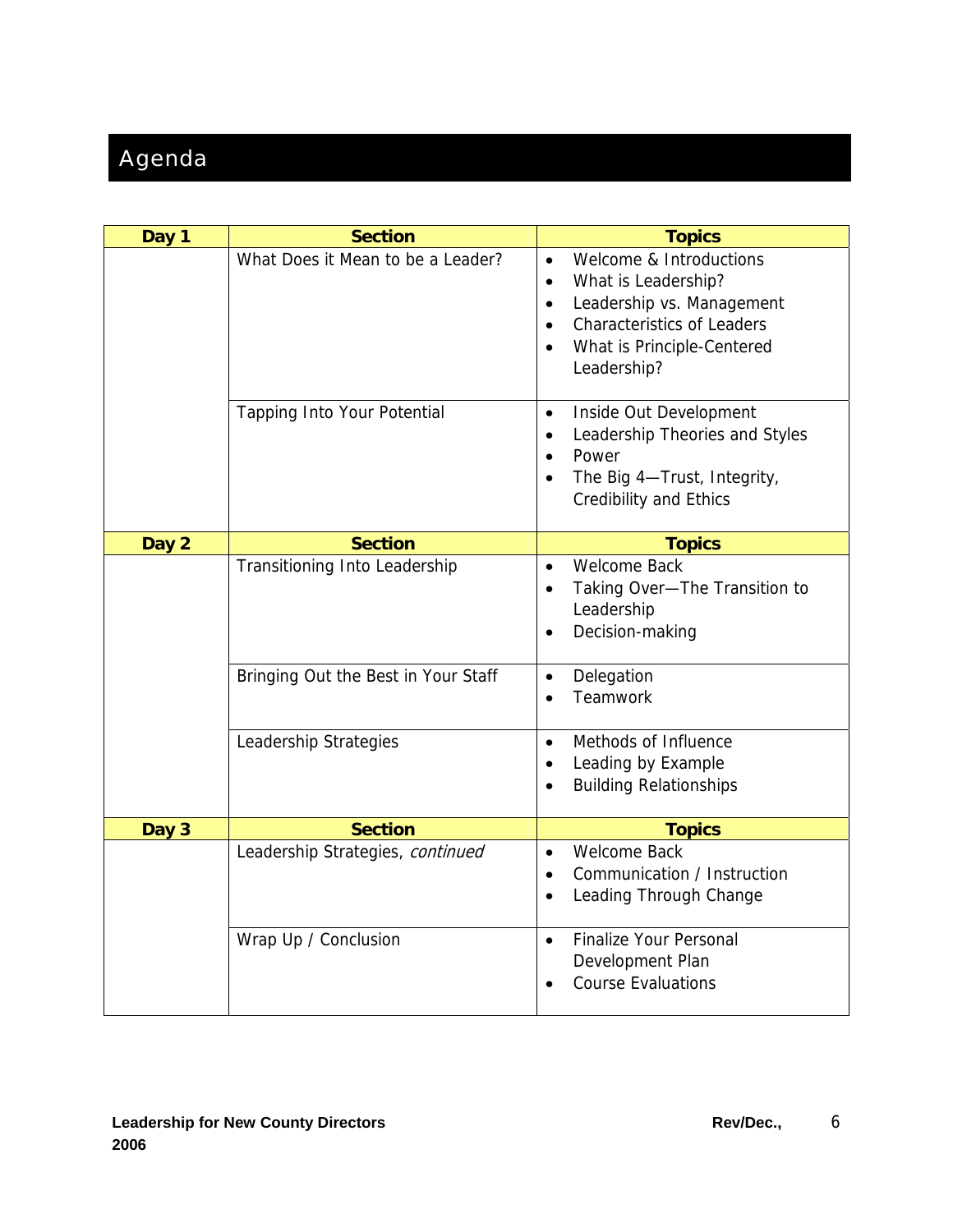#### <span id="page-6-0"></span>Leadership Definitions

There are many definitions of leadership. Here is a sample.

#### **Leadership is:**

- $\triangleright$  A process by which an individual is able to gain the willingness of individuals to support the group's goals.
- $\triangleright$  An act that causes others to act or respond in a shared direction.
- ¾ Interpersonal influence directed toward attaining goals and is achieved through communication.
- $\triangleright$  The incremental influence that a person has beyond his or her formal authority.
- $\triangleright$  The process of developing a vision and motivating and guiding others to reach it.
- $\triangleright$  The art of getting other people to follow you and to do willingly the things that you want them to do.
- $\triangleright$  A complex process by which a person influences others to accomplish a mission, task or objective and directs an organization in a way that makes it more cohesive.
- $\triangleright$  The process of influence between a leader and his followers to attain group, organizational and societal goals.
- $\triangleright$  The key dynamic force that motivates and coordinates the organization in the accomplishment of its objectives.

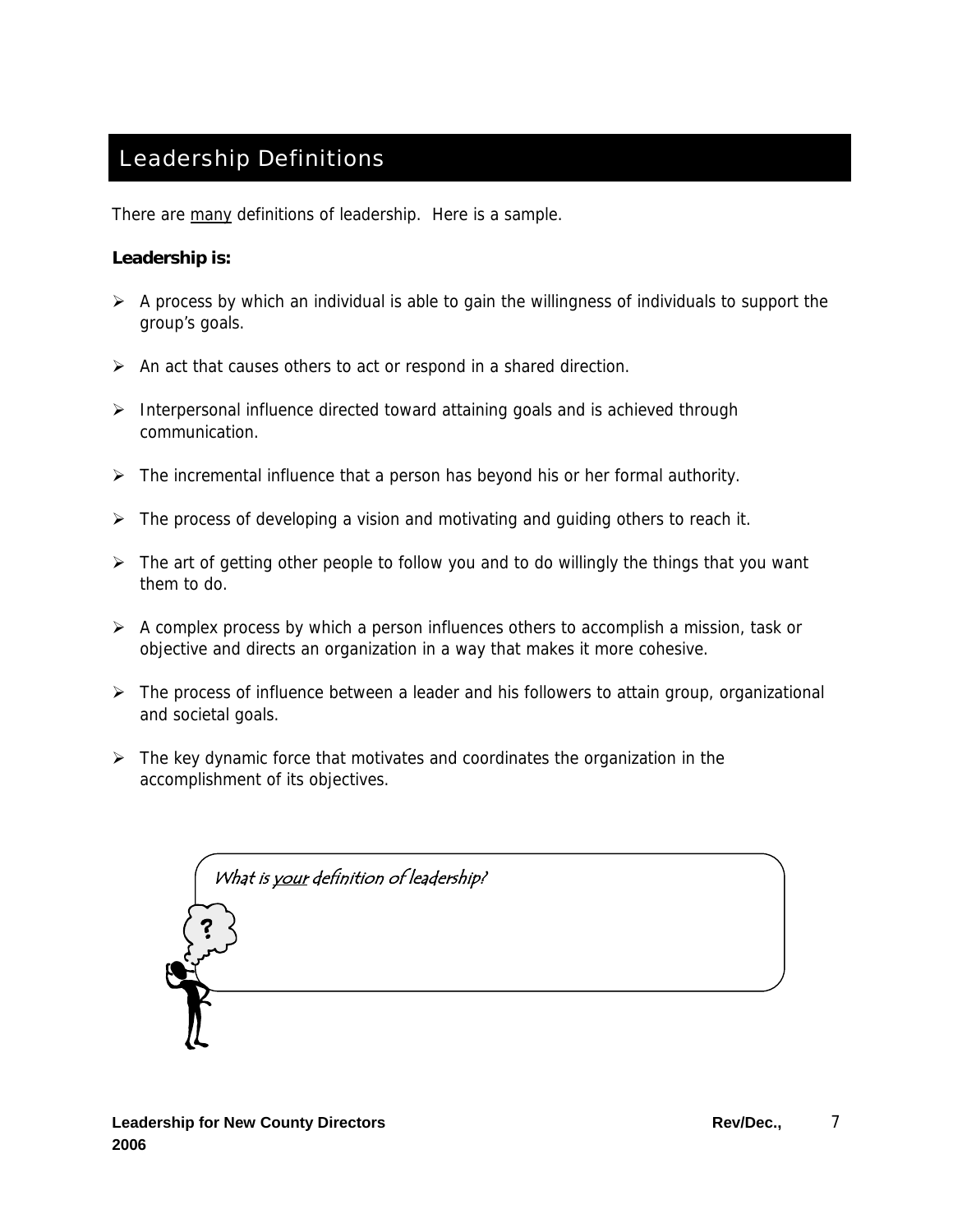# <span id="page-7-0"></span>Leadership Excellence in DFCS – Warren Bennis

|  |  |  | <b>MANAGERS:</b> |
|--|--|--|------------------|
|--|--|--|------------------|

Administer and a large state of the large state of the large state of the large state of the large state of the

Maintain **Develop** 

Look at Systems and Structures **Look at People** 

Control **Trust** 

Look at the Bottom Line Look at the Horizon

Status-Quo **Challenge** 

**MANAGERS:** LEADERS:

Copy **Originate** 

Do Things Right **Do Things** Do the Right Things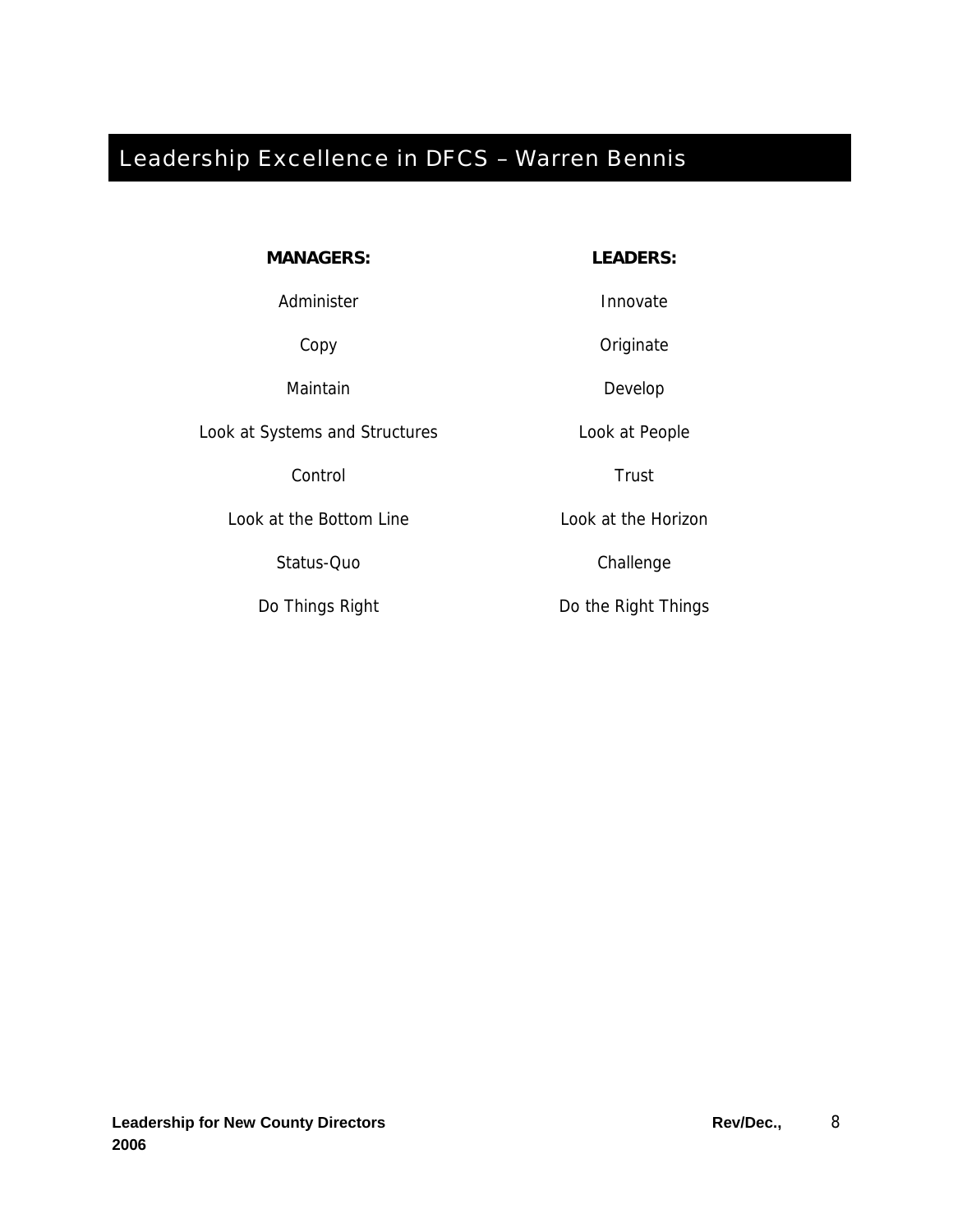#### <span id="page-8-0"></span>How is Management Different From Leadership?

**Directions:** Complete the information below. Be prepared to discuss your responses with the large group.

| <b>Key Roles of Managers</b> | <b>Key Roles of Leaders</b> |
|------------------------------|-----------------------------|
|                              |                             |
|                              |                             |
|                              |                             |
|                              |                             |
|                              |                             |
|                              |                             |
|                              |                             |
|                              |                             |
|                              |                             |
|                              |                             |
|                              |                             |
|                              |                             |
|                              |                             |
|                              |                             |

**Where are the roles similar?** 

**Where do the roles diverge?** 

**Which is more important, management or leadership? Why?**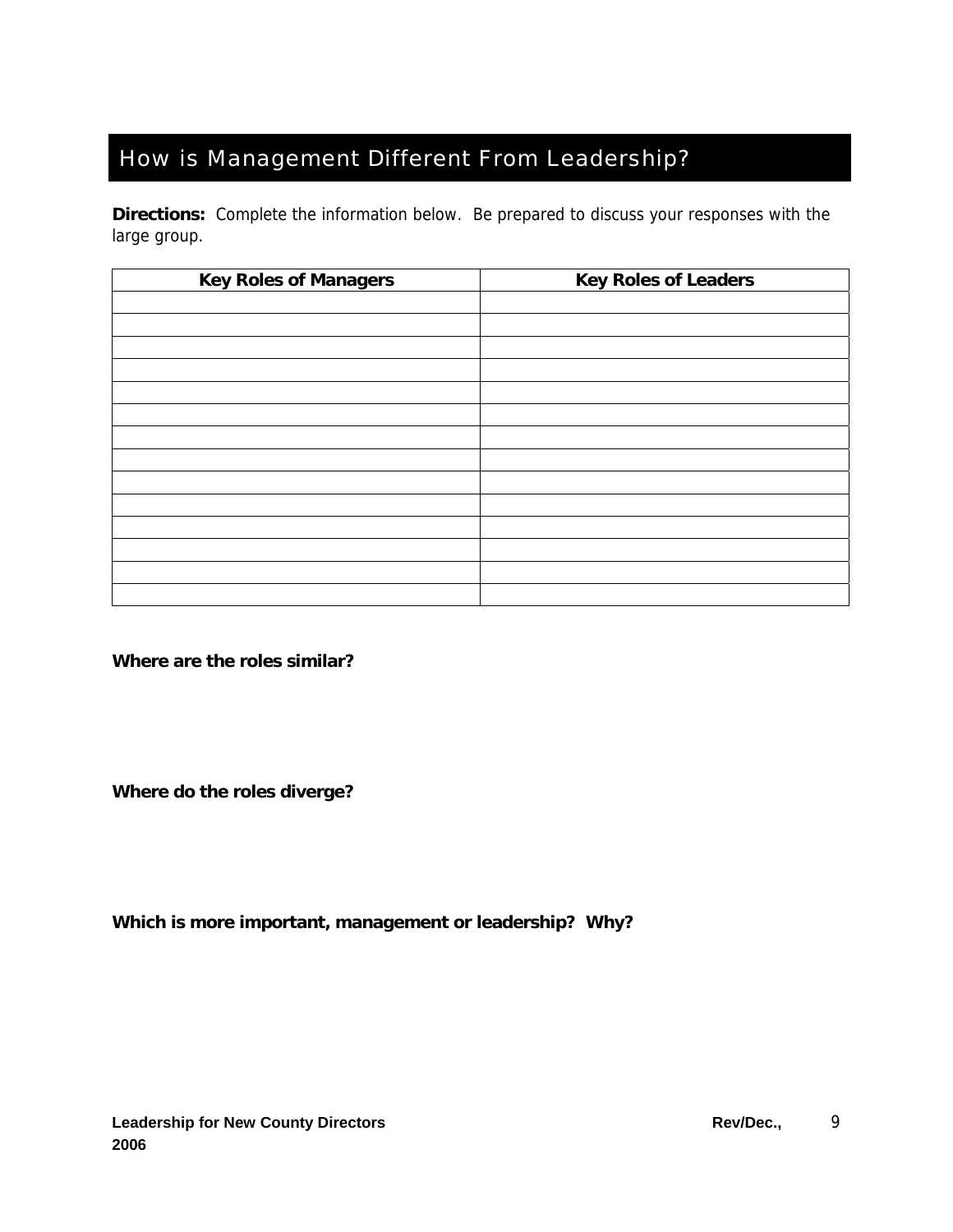# <span id="page-9-0"></span>What Makes a Great Leader?

Directions: Make a list of simple words and phrases that describe the individual you selected as your role model leader.

| $\sum_{i=1}^{n}$                                            |  |
|-------------------------------------------------------------|--|
| $\blacktriangleright$                                       |  |
| $\blacktriangleright$                                       |  |
| $\blacktriangleright$                                       |  |
| $\blacktriangleright$                                       |  |
| $\blacktriangleright$                                       |  |
| $\bigg  \bigg $                                             |  |
| $\blacktriangleright$                                       |  |
| $\boxed{\triangleright}$                                    |  |
| $\vert x \vert$                                             |  |
|                                                             |  |
| $\blacktriangleright$                                       |  |
| $\blacktriangleright$                                       |  |
| $\blacktriangleright$                                       |  |
| $\begin{array}{c c c c} \hline \times & \times \end{array}$ |  |
|                                                             |  |
| $\blacktriangleright$                                       |  |
| $\blacktriangleright$                                       |  |
| $\blacktriangleright$                                       |  |
| $\blacktriangleright$                                       |  |
| $\blacktriangleright$                                       |  |
| $\blacktriangleright$                                       |  |
| $\blacktriangleright$                                       |  |
| $\blacktriangleright$                                       |  |
|                                                             |  |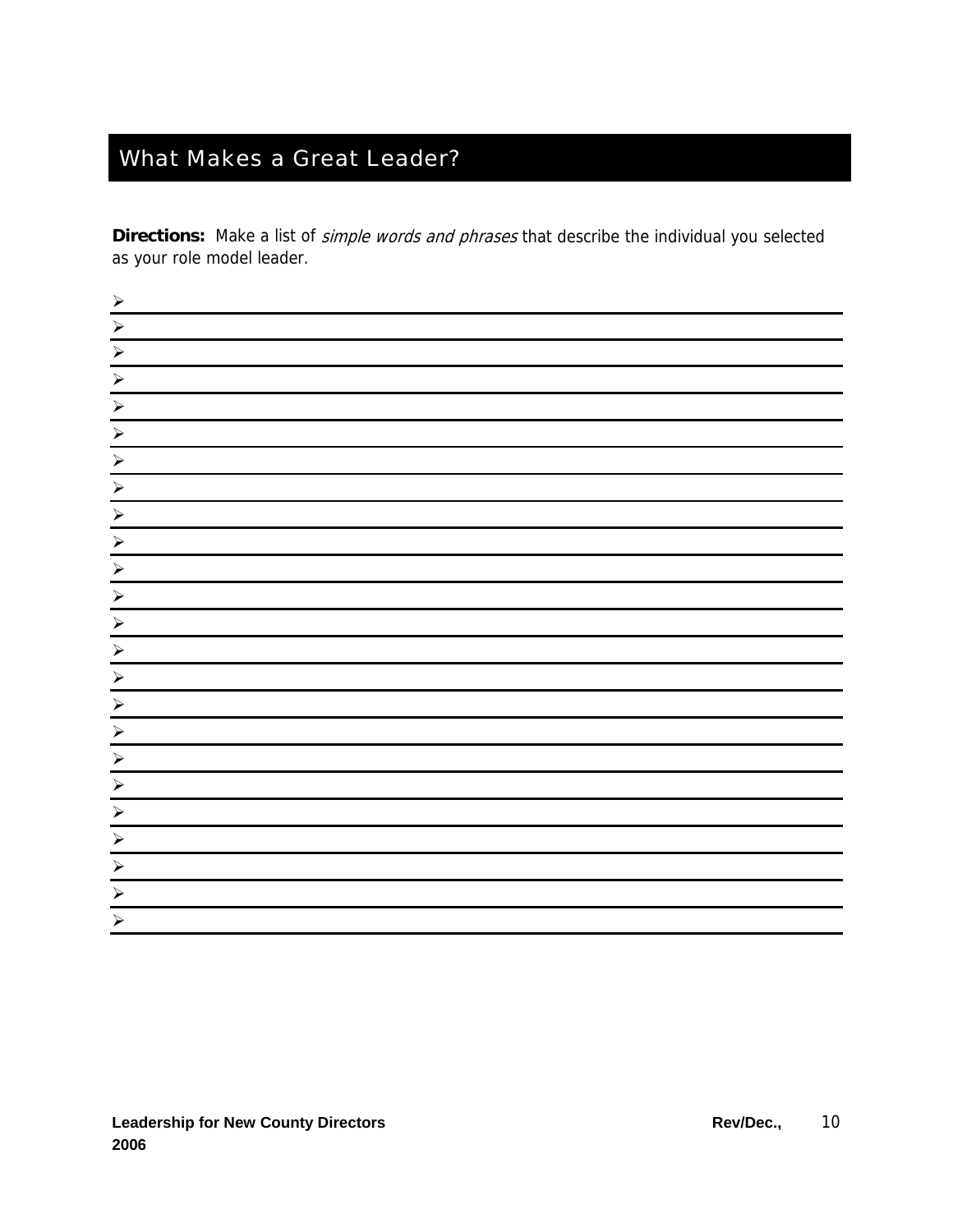### <span id="page-10-0"></span>What is Principle-Centered Leadership?

**Directions:** Write a definition of principle-centered leadership *in 25 words or less*.

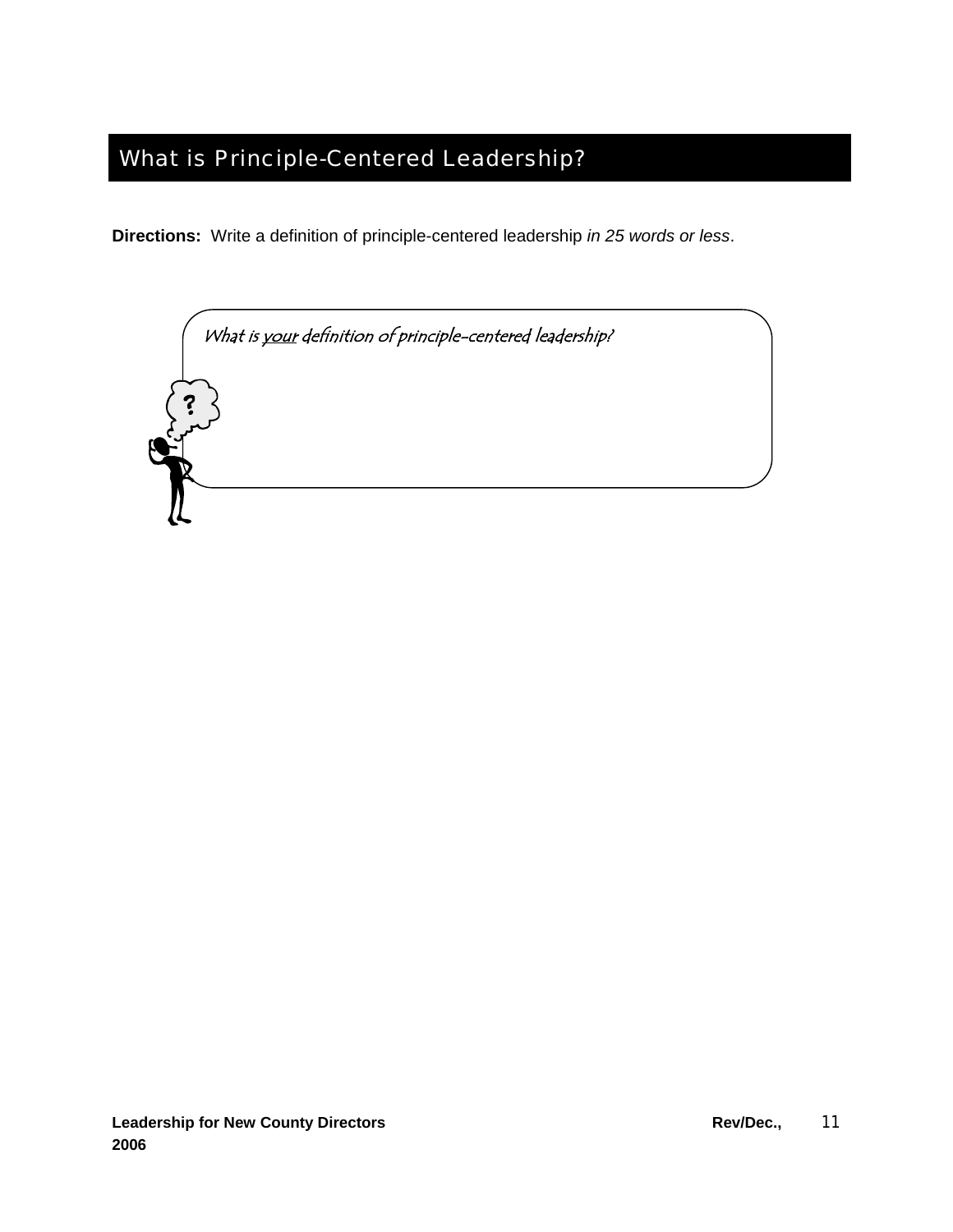### <span id="page-11-0"></span>How Do *You* Embody These Eight Characteristics of Principle-Centered Leaders?

#### **Directions:**

- 1. Read each characteristic and the traits that describe it.
- 2. List a few examples of how you embody this characteristic.
- 3. Rate yourself on each characteristic, using a scale of 1 through 5—with 5 being the best.

| Characteristic             | <b>Traits</b>                                                                                                                                                                                                                                                                                                                                                                                                                                                                            | <b>Examples</b> | Rating |
|----------------------------|------------------------------------------------------------------------------------------------------------------------------------------------------------------------------------------------------------------------------------------------------------------------------------------------------------------------------------------------------------------------------------------------------------------------------------------------------------------------------------------|-----------------|--------|
| Continually<br>Learning    | Read<br>$\frac{1}{2}$<br>Seek training<br>$\qquad \qquad \blacksquare$<br>Take classes<br>$\frac{1}{2}$<br>Listen to others<br>$\frac{1}{2}$<br>Curious<br>$\blacksquare$<br>Ask questions<br>$\overline{\phantom{a}}$<br>Develop new skills and<br>$\overline{\phantom{a}}$<br>interests<br>Most learning is self-<br>$\overline{\phantom{a}}$<br>initiated                                                                                                                             |                 |        |
| Service-Oriented           | See life as a mission<br>$\equiv$<br>Stewardship<br>$\overline{\phantom{a}}$<br>Sense of responsibility,<br>$\overline{\phantom{a}}$<br>service and contribution<br>Nurturing<br>$\overline{\phantom{a}}$<br>Pull or push together<br>$\overline{\phantom{a}}$<br>with other people                                                                                                                                                                                                      |                 |        |
| Radiate Positive<br>Energy | Cheerful, pleasant<br>$\overline{\phantom{a}}$<br>Happy<br>$\qquad \qquad -$<br>Optimistic, upbeat<br>$\qquad \qquad -$<br>Enthusiastic<br>$\frac{1}{2}$<br>Hopeful<br>$\overline{\phantom{a}}$<br>Believer<br>$\overline{\phantom{a}}$<br>"Contagious" in your<br>$\overline{\phantom{a}}$<br>positive viewpoints<br>Neutralize negative<br>$\overline{\phantom{a}}$<br>energy around you<br>Attract positive people<br>$\overline{\phantom{a}}$<br>Sense of humor<br>$\qquad \qquad -$ |                 |        |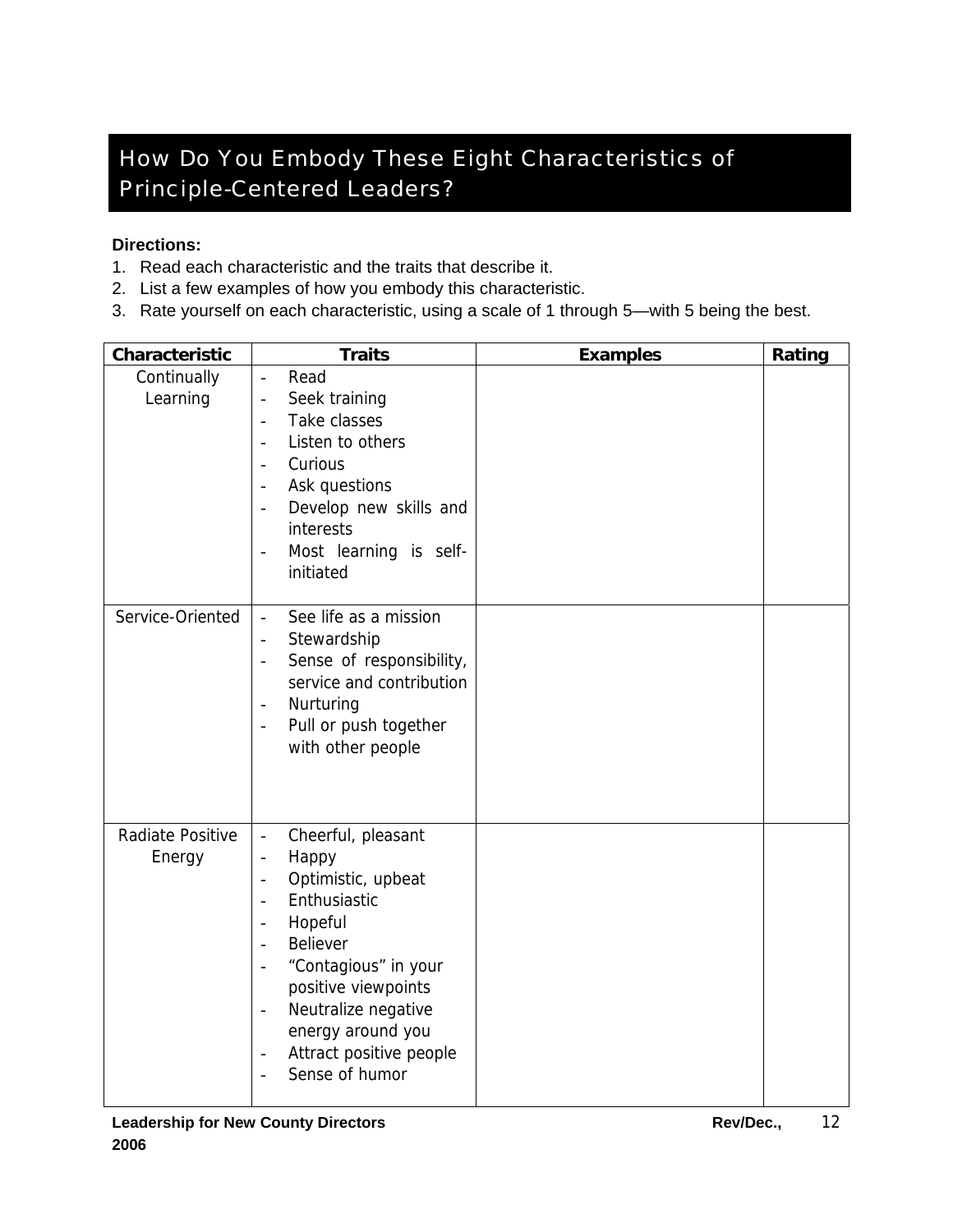### <span id="page-12-0"></span>How Do *You* Embody These Eight Characteristics of Principle-Centered Leaders? *continued*

| Characteristic   | <b>Traits</b>                                         | <b>Examples</b> | Rating |
|------------------|-------------------------------------------------------|-----------------|--------|
| Believe in Other | Don't overreact to                                    |                 |        |
| People           | negative behaviors,                                   |                 |        |
|                  | criticism or human                                    |                 |        |
|                  | weakness                                              |                 |        |
|                  | Don't feel "built up" by<br>$\overline{\phantom{0}}$  |                 |        |
|                  | another's weakness                                    |                 |        |
|                  | Believe in the unseen<br>$\overline{a}$               |                 |        |
|                  | potential of all people                               |                 |        |
|                  | Grateful for blessings<br>$\overline{\phantom{a}}$    |                 |        |
|                  | Compassionate<br>$\qquad \qquad -$                    |                 |        |
|                  | Forgive and forget<br>$\qquad \qquad -$               |                 |        |
|                  | Don't carry grudges<br>$\qquad \qquad \blacksquare$   |                 |        |
|                  | Don't label, stereotype,<br>$\overline{\phantom{0}}$  |                 |        |
|                  | categorize or prejudge                                |                 |        |
| Lead a Balanced  | Read good literature<br>$\blacksquare$                |                 |        |
| Life             | Keep up with current                                  |                 |        |
|                  | affairs and events                                    |                 |        |
|                  | Active socially: Many<br>$\qquad \qquad \blacksquare$ |                 |        |
|                  | friends and a few                                     |                 |        |
|                  | confidants                                            |                 |        |
|                  | Active intellectually:<br>$\overline{\phantom{a}}$    |                 |        |
|                  | Many interests, read,                                 |                 |        |
|                  | watch, observe, learn                                 |                 |        |
|                  | Active physically<br>$\overline{\phantom{a}}$         |                 |        |
|                  | Have fun, but not at<br>$\overline{\phantom{0}}$      |                 |        |
|                  | the expense of others                                 |                 |        |
|                  | Laugh at yourself<br>$\overline{\phantom{a}}$         |                 |        |
| See Life as an   | Savor life, involved<br>$\frac{1}{2}$                 |                 |        |
| Adventure        | Courageous explorer<br>$\qquad \qquad \blacksquare$   |                 |        |
|                  | Confident in new<br>$\overline{a}$                    |                 |        |
|                  | endeavors                                             |                 |        |
|                  | Creative                                              |                 |        |
|                  | Live "in the moment"<br>$\overline{\phantom{0}}$      |                 |        |
|                  | Don't label past<br>$\overline{\phantom{a}}$          |                 |        |
|                  | successes or failures                                 |                 |        |
|                  | Unflappable<br>$\qquad \qquad -$                      |                 |        |
|                  | Capable<br>$\overline{\phantom{a}}$                   |                 |        |
|                  | Flexible                                              |                 |        |
|                  | Have an abundant life                                 |                 |        |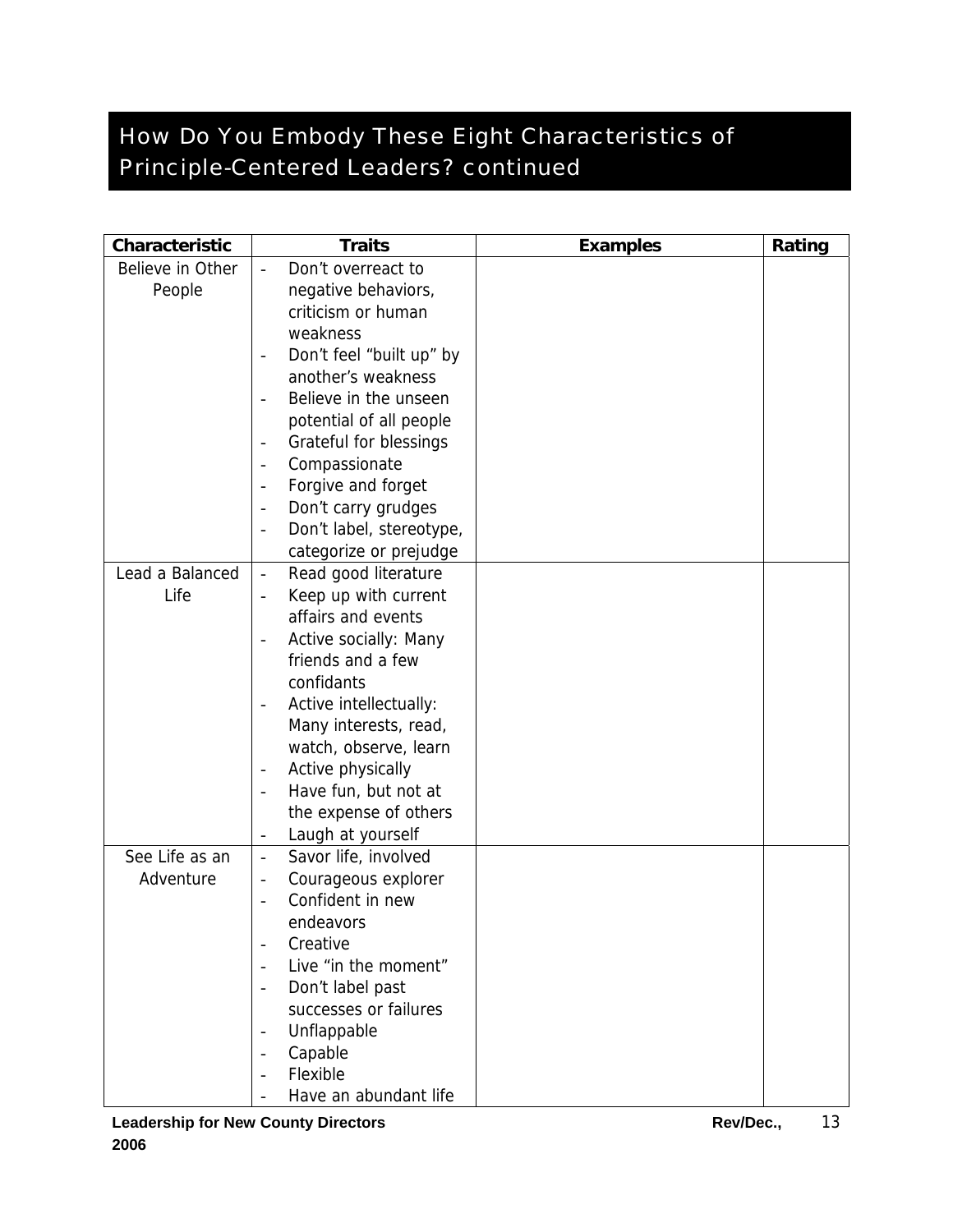## <span id="page-13-0"></span>How Do *You* Embody These Eight Characteristics of Principle-Centered Leaders? *continued*

| Characteristic                       | <b>Traits</b>                                                                                                                                                                                                                                                                                                                                                                                                                                                                                                                                                                                                                  | <b>Examples</b> | Rating |
|--------------------------------------|--------------------------------------------------------------------------------------------------------------------------------------------------------------------------------------------------------------------------------------------------------------------------------------------------------------------------------------------------------------------------------------------------------------------------------------------------------------------------------------------------------------------------------------------------------------------------------------------------------------------------------|-----------------|--------|
| Synergistic                          | Change catalyst<br>$\overline{\phantom{a}}$<br>Productive in new and<br>$\blacksquare$<br>creative ways<br>Improve almost any<br>$\overline{\phantom{a}}$<br>situation in which you<br>participate<br>Work smart, work hard<br>$\overline{\phantom{a}}$<br>Good team player<br>$\overline{\phantom{a}}$<br>Delegate easily<br>$\overline{\phantom{a}}$<br>Need little supervision<br>$\overline{\phantom{a}}$<br>Not threatened by<br>$\overline{\phantom{a}}$<br>other smart, talented<br>people<br>Distinguish the person<br>$\overline{\phantom{a}}$<br>from the problem<br>Good problem-solver<br>$\overline{\phantom{a}}$ |                 |        |
| <b>Exercise for Self-</b><br>Renewal | Participate in regular<br>$\blacksquare$<br>aerobic exercise<br>Exercise your mind via<br>$\overline{\phantom{a}}$<br>reading, creative<br>problem solving,<br>writing and visualizing<br>Exercise patience,<br>$\qquad \qquad -$<br>listen with real<br>empathy, show<br>unconditional love,<br>accept responsibility for<br>your own life, decisions<br>and reactions<br>Develop and nurture<br>your spiritual side via<br>prayer, study,<br>mediation, etc.<br>Spend at least 1 hour<br>per day on all of these<br>types of exercise                                                                                        |                 |        |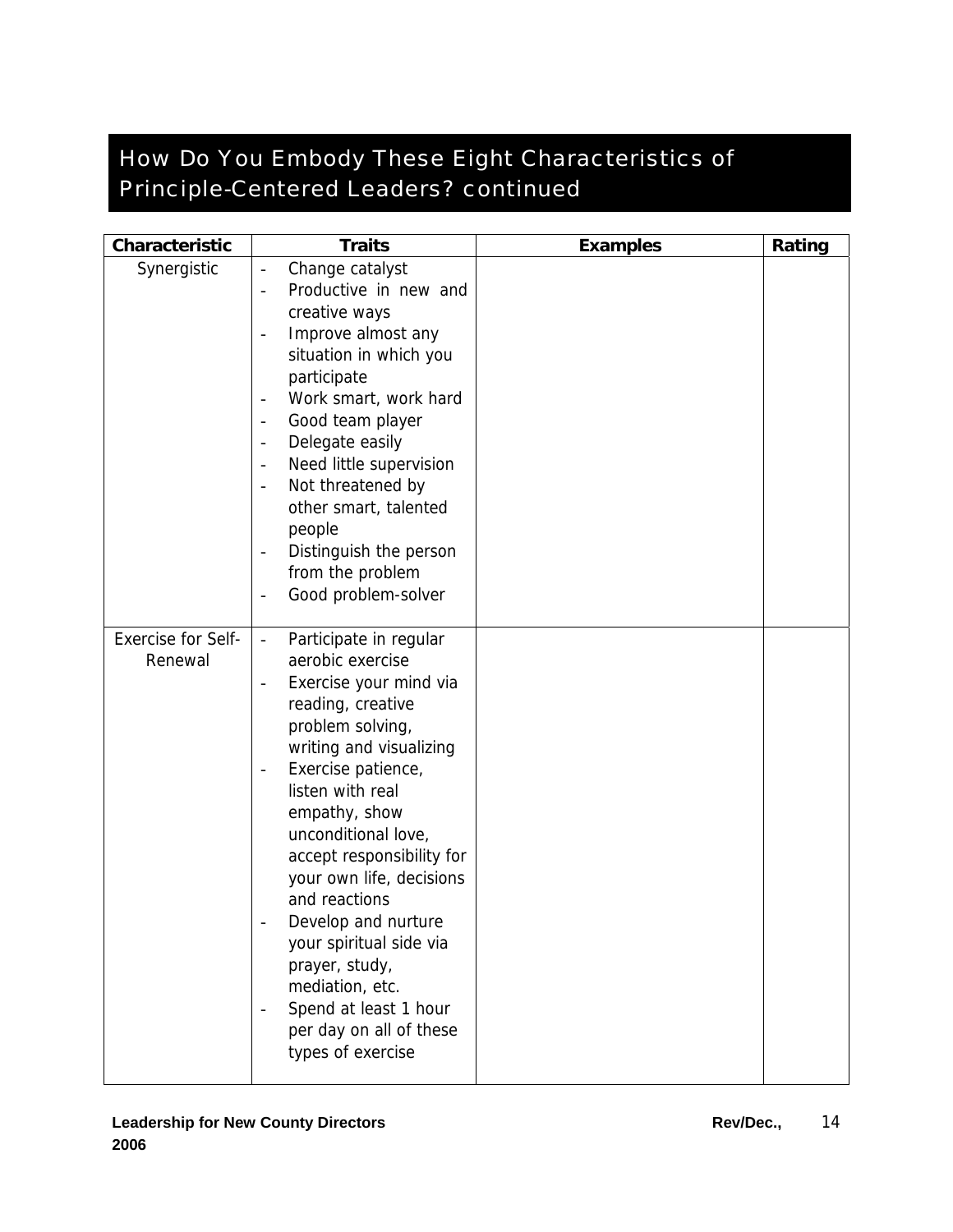# <span id="page-14-0"></span>Your Personal Leadership Inventory

 **Directions:** Create a list of your assets and accomplishments as well as any liabilities that may stand between you and great leadership. Be honest, but don't be humble!

| <b>ASSETS &amp; ACCOMPLISHMENTS</b> | <b>LIABILITIES</b> |
|-------------------------------------|--------------------|
|                                     |                    |
|                                     |                    |
|                                     |                    |
|                                     |                    |
|                                     |                    |
|                                     |                    |
|                                     |                    |
|                                     |                    |
|                                     |                    |
|                                     |                    |
|                                     |                    |
|                                     |                    |
|                                     |                    |
|                                     |                    |
|                                     |                    |
|                                     |                    |
|                                     |                    |
|                                     |                    |
|                                     |                    |
|                                     |                    |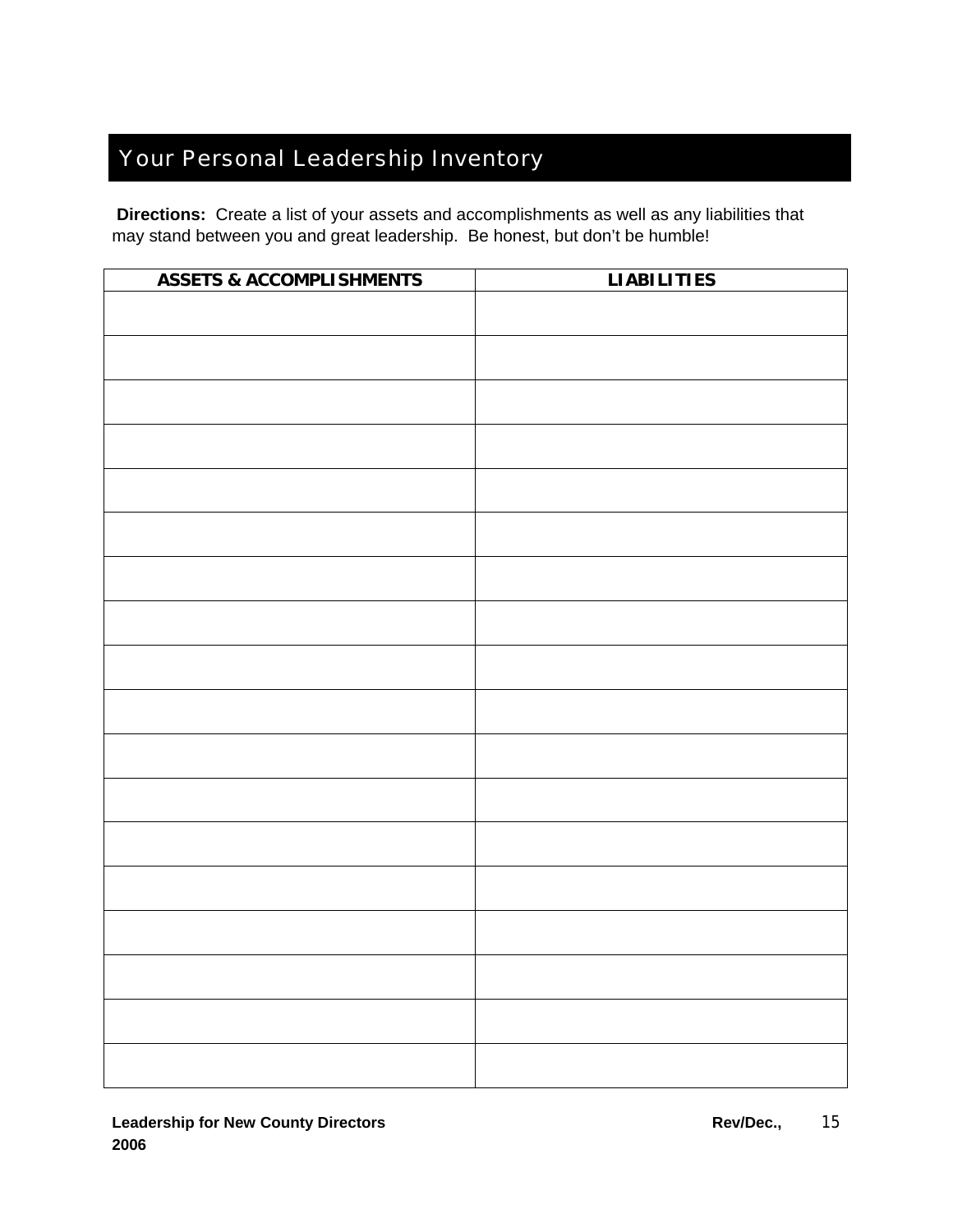### <span id="page-15-0"></span>Leadership Theories

| <b>Theory</b>              | <b>Description</b>                                                     |
|----------------------------|------------------------------------------------------------------------|
| <b>Trait Theory</b>        | There are personal characteristics (which might include everything     |
|                            | from personality factors, intelligence and communication skills to     |
|                            | height and weight) that make one person more likely than another       |
|                            | to be a leader.                                                        |
| <b>Behaviorist Theory</b>  | One's leadership style is determined by his/her actions. The most      |
|                            | famous behaviorist theory is Blake and Mouton's Managerial Grid,       |
|                            | which divides leaders into four types based on their concern for       |
|                            | production (high-low) and their concern for people (high-low).         |
| <b>Interactions Theory</b> | The effectiveness of the leader is determined by the interaction       |
|                            | between the leader's personal characteristics and the demands of       |
|                            | the situation.                                                         |
| <b>Contingency Theory</b>  | Similar to interactions theory, this theory holds that the             |
|                            | effectiveness of the leader is determined by task structure, the       |
|                            | leader's personal relationships with members of the group, and the     |
|                            | leader's power base. Based on these factors, various styles would      |
|                            | be more or less effective.                                             |
| Task vs. Group             | A task-oriented approach is most appropriate when conditions are       |
| Orientation                | either highly favorable or highly unfavorable. When conditions are     |
|                            | stable and more typical, a group orientation is best to avoid conflict |
|                            | and inefficiencies that result from disharmony in the group.           |
| Path Goal Theory           | A leader's effectiveness depends on his or her ability to motivate     |
|                            | and satisfy team members through the use of rewards and                |
|                            | punishment.                                                            |
| Normative Theory           | Leaders must vary the degree of participation of group members in      |
|                            | decision-making based on the functioning of the group.                 |
| Theory X and Theory Y      | Theory X is the more traditional. It assumes that people have little   |
|                            | ambition or enthusiasm for work and must be controlled and             |
|                            | rewarded/punished to get things done. Theory Y is more current         |
|                            | and says that people seek work and responsibility when they have       |
|                            | objectives to which they are committed, especially if they can be      |
|                            | creative and innovative in their approaches.                           |

**Key Point:** No single theory completely explains why some leaders succeed or why leaders succeed in some situations but not others. A combination of factors, including style, behaviors, and situation, influence a leader's success. To increase our chances of success, we must be sensitive to these factors and flexible in our approaches.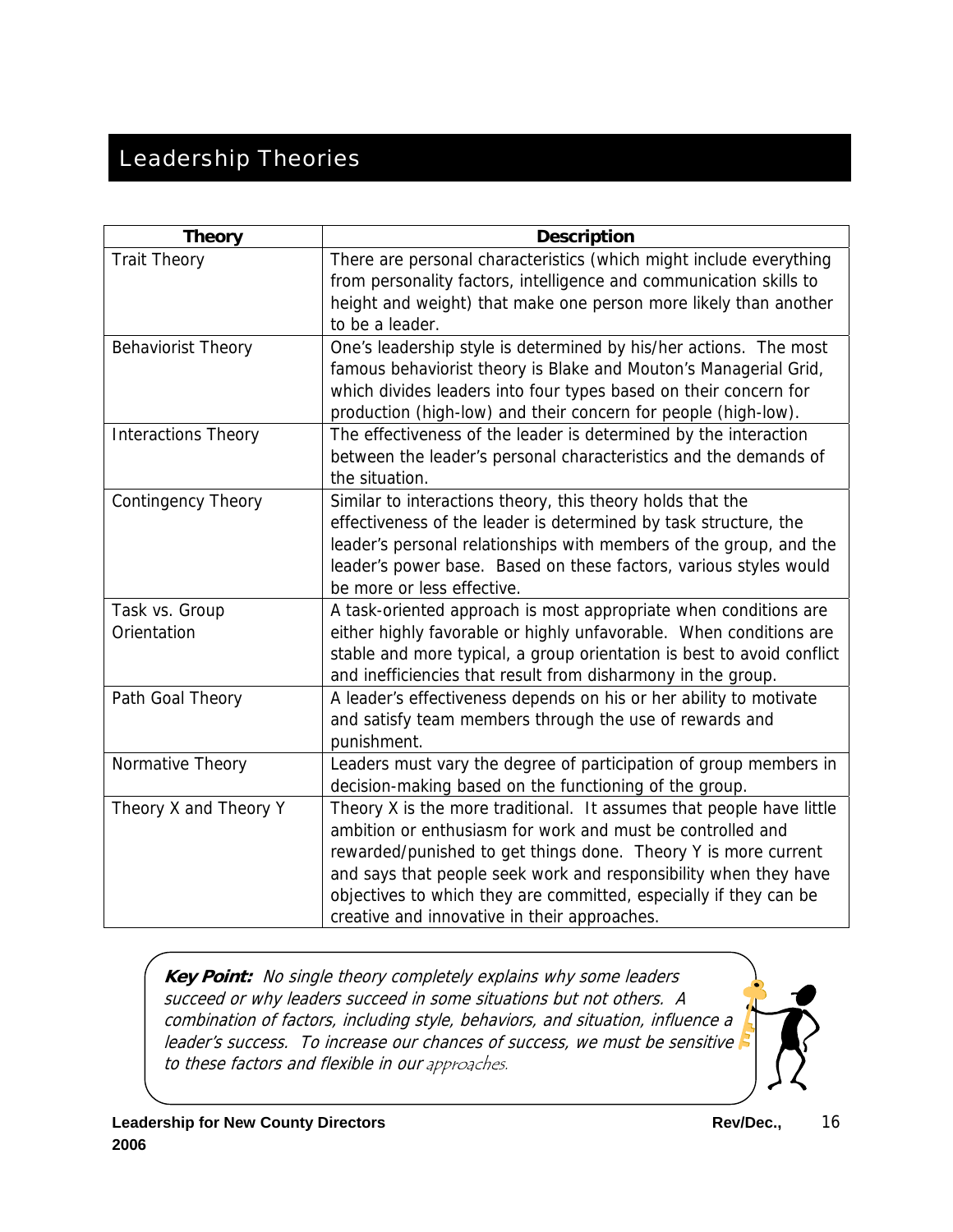#### <span id="page-16-0"></span>What's Your Leadership Style? – Four Framework Approach

This questionnaire asks you to describe your leadership style. For each item, give the number "4" to the phrase that best describes you, "3" to the item that is next best, and on down to "1" for the item that is least like you.

- 1. My strongest skills are:
	- \_\_\_\_ a. Analytic skills
	- \_\_\_\_ b. Interpersonal skills
	- \_\_\_\_\_ c. Political skills
	- \_\_\_\_ d. Flair for drama
- 2. The best way to describe me is:
	- \_\_\_\_ a. Technical expert
	- \_\_\_\_ b. Good listener
	- \_\_\_\_ c. Skilled negotiator
	- \_\_\_\_ d. Inspirational leader
- 3. What has helped me the most to be successful is my ability to:
	- \_\_\_\_ a. Make good decisions
	- \_\_\_\_ b. Coach and develop people
	- \_\_\_\_ c. Build strong alliances and a power base
	- \_\_\_\_ d. Inspire and excite others
- 4. What people are most likely to notice about me is my:
	- \_\_\_\_ a. Attention to detail
	- \_\_\_ b. Concern for people
	- \_\_\_\_ c. Ability to succeed
	- \_\_\_\_ d. Charisma
- 5. My most important leadership trait is:
	- **\_\_\_\_ a.** Clear, logical thinking
	- **\_\_\_\_ b.** Caring and support for others
	- **\_\_\_\_ c.** Toughness and aggressiveness
	- \_\_\_\_ d. Imagination and creativity
- 6. I am best described as:
	- \_\_\_\_ a. An analyst
	- \_\_\_\_ b. A humanist
	- \_\_\_\_\_\_ c. A politician
	- \_\_\_\_ d. A visionary

#### **Leadership for New County Directors Access Access Access Access Access Access Access Access Access Access Access 2006**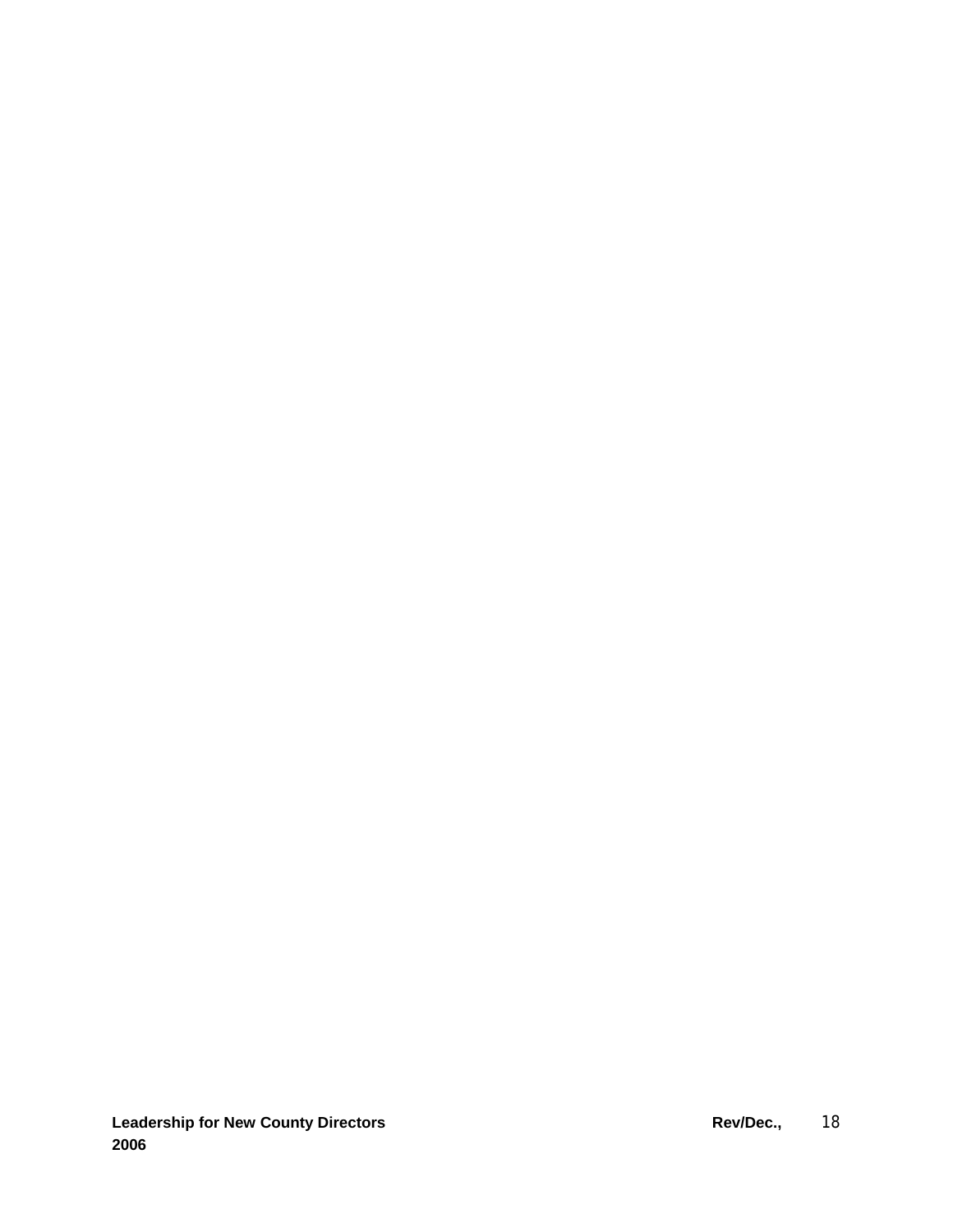#### <span id="page-18-0"></span>Four Framework Approach Scoring

Total your points for each letter (A, B, C, and D) and place them here.

 $A =$  \_\_\_\_\_\_\_\_ B = \_\_\_\_\_\_ C = \_\_\_\_\_\_ D = \_\_\_\_\_\_

If you had the most points in "A," then you are a "structural leader." If you had the most points in "B," then you are a "human resource leader." If you had the most points in "C," then you are a "political leader." If you had the most points in "D," then you are a "symbolic leader."

| Definition                                    | In favorable situations  | In unfavorable situations |
|-----------------------------------------------|--------------------------|---------------------------|
| Structural leaders emphasize                  | He is a social architect | She is a petty tyrant who |
| rationality, analysis, logic, facts and data. | who leads the team       | gets bogged down in       |
| They are likely to believe strongly in the    | through analysis and     | details.                  |
| importance of clear structure and well-       | design.                  |                           |
| developed management systems.                 |                          |                           |
| Human resource leaders emphasize              | She is a catalyst and    | He is a pushover who      |
| the importance of people. They endorse        | servant, who supports    | won't step in a make a    |
| the view that the central task of             | and empowers others.     | decision.                 |
| management is to develop a good fit           |                          |                           |
| between people and organizations. They        |                          |                           |
| believe in the importance of coaching,        |                          |                           |
| participation, motivation, and teamwork.      |                          |                           |
| Political leaders believe that managers       | He is an advocate who    | She is a hustler and      |
| and leaders live in a world of conflict and   | builds coalitions and    | manipulator.              |
| scarce resource3s. The central task of        | resolves conflicts.      |                           |
| management is to mobilize the resources       |                          |                           |
| needed to advocate and fight for the          |                          |                           |
| unit's or organizations' goals and            |                          |                           |
| objectives. Political leaders emphasize       |                          |                           |
| the importance of building a power base,      |                          |                           |
| allies, networks and coalitions.              |                          |                           |
| Symbolic leaders believe that the             | She is a prophet who     | He is a fanatic or fool,  |
| central task of management is to provide      | inspires others.         | specializing in smoke and |
| vision and inspiration. They rely on          |                          | mirrors.                  |
| personal charisma and a flair for drama       |                          |                           |
| to get people excited and committed to        |                          |                           |
| the organizational mission. They frame        |                          |                           |
| experiences in ways that give people          |                          |                           |
| hope and meaning.                             |                          |                           |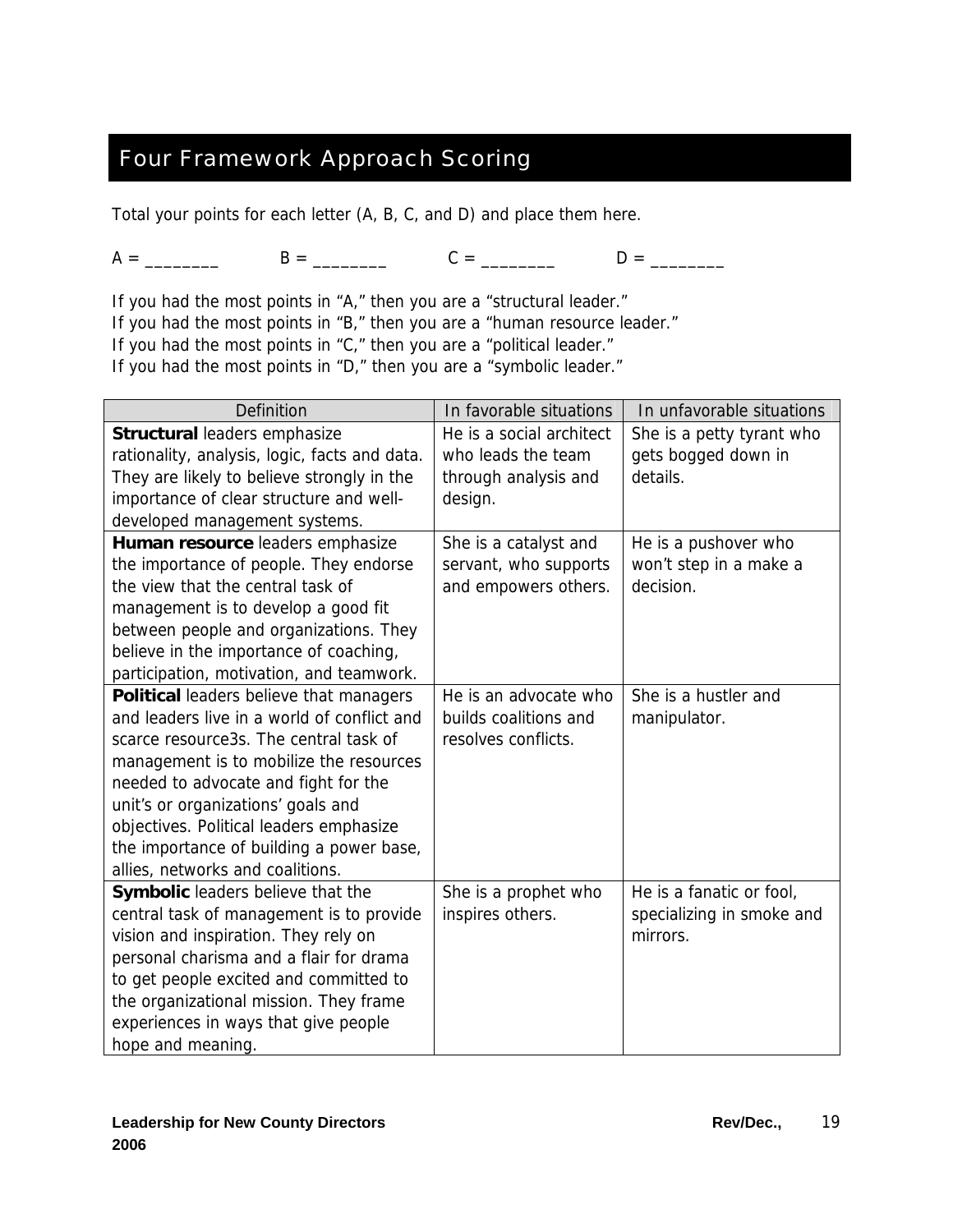### <span id="page-19-0"></span>Power, Influence and Principles

**Directions:** Complete the table below. You may use your copy of Covey's book for reference, if necessary.

| <b>Type of Power</b>        | <b>Definition</b> | <b>Examples</b> |
|-----------------------------|-------------------|-----------------|
| <b>Coercive Power</b>       |                   |                 |
| <b>Utility Power</b>        |                   |                 |
| Principle-Centered<br>Power |                   |                 |

**Key Point:** "The essential leadership choice is to decide on a power base—coercion, utility or principles. The choice will be limited by the character of the leader (who he/she really is and what he/she has become by past choices) and by interactive skills, capacity and history."

 **Stephen Covey**

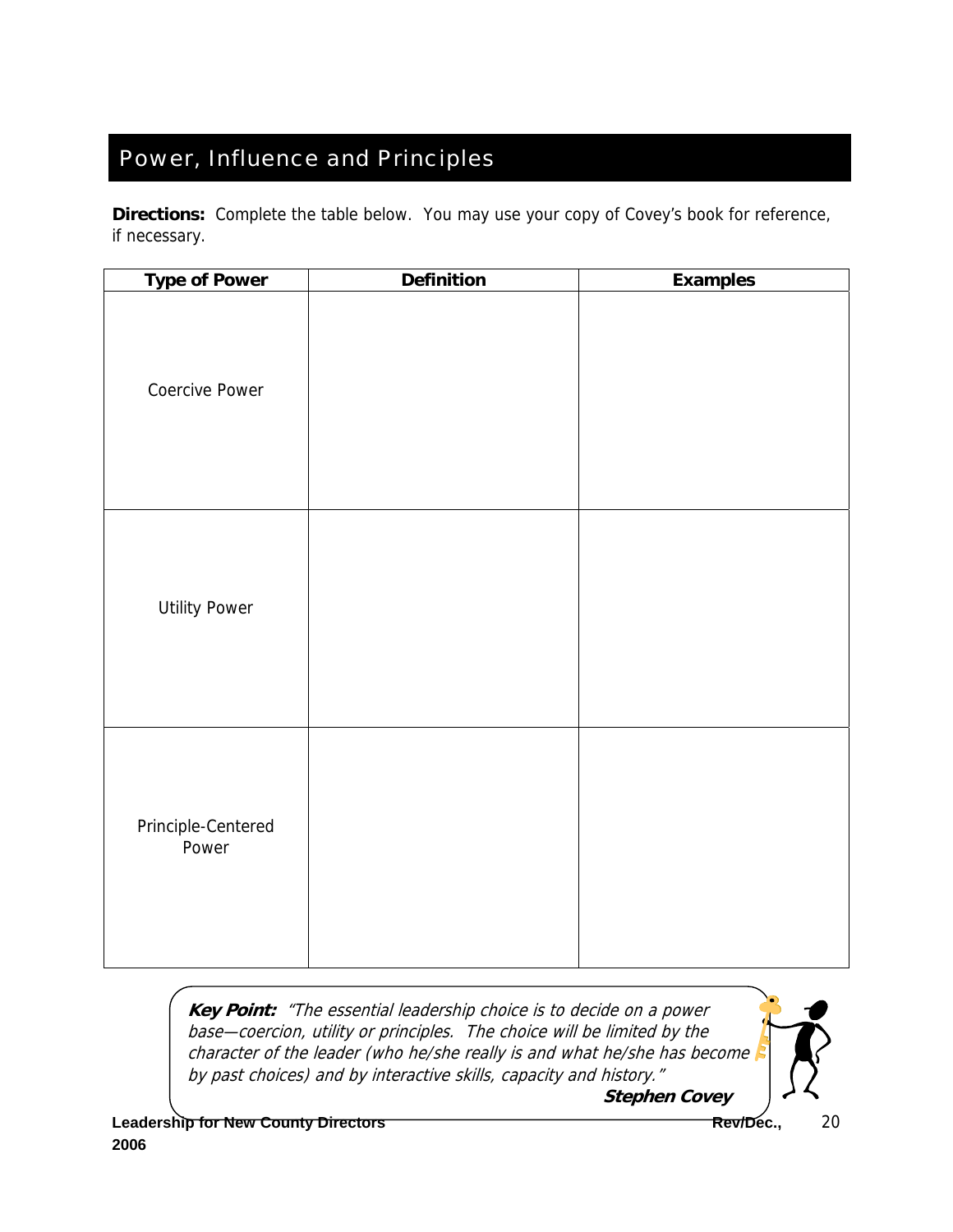### <span id="page-20-0"></span>Have You Mastered These Ten "Power Tools?"

#### **Directions:**

- 1. Read each "Power Tool" and its description.
- 2. Rate your mastery of each tool, using a scale of 1 through 5—with 5 being mastery.

| No.            | <b>Power Tool</b> | <b>Description</b>                                           | Rating |
|----------------|-------------------|--------------------------------------------------------------|--------|
| 1              | Persuasion        | Sharing reasons and rationale, making a strong case for      |        |
|                |                   | your position or desire while maintaining genuine respect    |        |
|                |                   | for followers' ideas and perspective, telling why as well as |        |
|                |                   | what, committing to communicate until mutually beneficial    |        |
|                |                   | and satisfying outcomes are reached.                         |        |
| $\overline{2}$ | Patience          | Displaying patience with processes and people, maintaining   |        |
|                |                   | a long-term perspective, staying committed to goals in the   |        |
|                |                   | face of obstacles and resistance.                            |        |
| 3              | Gentleness        | Avoidance of harshness, hardness or forcefulness;            |        |
|                |                   | sensitivity when dealing with employees' feelings,           |        |
|                |                   | vulnerabilities or personal and private disclosures.         |        |
| $\overline{4}$ | "Teachableness"   | Operating with the assumption that you do not have all of    |        |
|                |                   | the answer and insights; valuing employees' different        |        |
|                |                   | viewpoints, judgments and experiences.                       |        |
| 5              | Acceptance        | Withholding judgments, giving the benefit of the doubt, not  |        |
|                |                   | requiring evidence or specific performance to hold your      |        |
|                |                   | employees in high esteem.                                    |        |
| 6              | Kindness          | Remembering the little things, showing sensitivity, care and |        |
|                |                   | thoughtfulness in your relationships.                        |        |
| $\overline{7}$ | Openness          | Showing respect for who your employees are now,              |        |
|                |                   | remaining open to new information and perspectives,          |        |
|                |                   | giving full consideration to people's intentions, desires,   |        |
|                |                   | values and goals rather than focusing on their behavior.     |        |
| 8              | Compassionate     | Acknowledging your own and others' errors in an              |        |
|                | confrontation     | atmosphere that acknowledges the need for "course            |        |
|                |                   | corrections;" making it safe for everyone to correct         |        |
|                |                   | missteps and take risks in a context of care, concern,       |        |
|                |                   | warmth and safety.                                           |        |
| 9              | Consistency       | Consistency, even in the face of crisis or challenge and     |        |
|                |                   | when you don't "get your way;" not manipulative.             |        |
| 10             | Integrity         | Matching of thoughts, feelings, words and actions; sincere   |        |
|                |                   | desire for the best for others without deception,            |        |
|                |                   | manipulation or control; constantly reviewing your intent to |        |
|                |                   | ensure consistency and alignment.                            |        |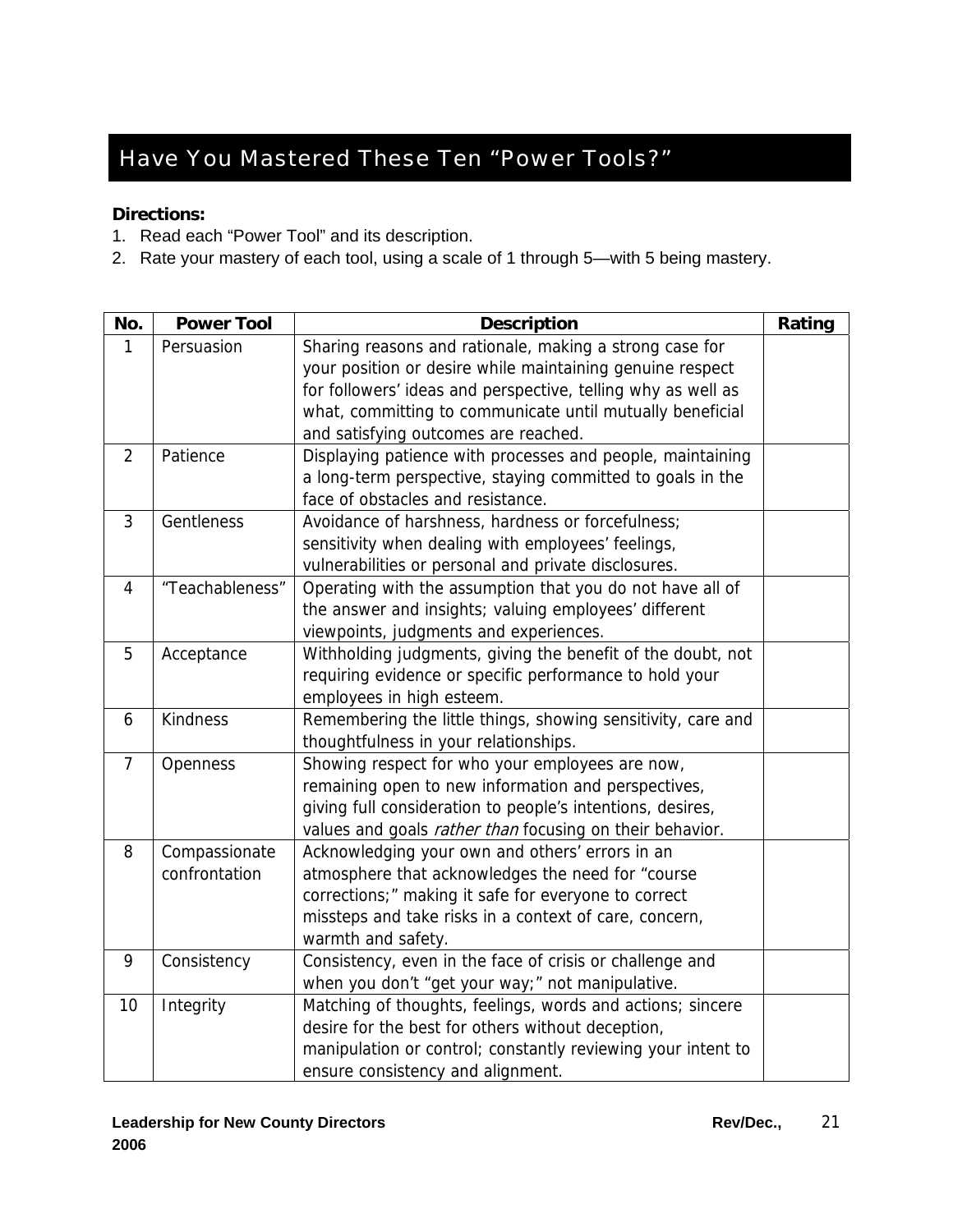### <span id="page-21-0"></span>The "Big Four:" Trust, Integrity, Credibility and Ethics

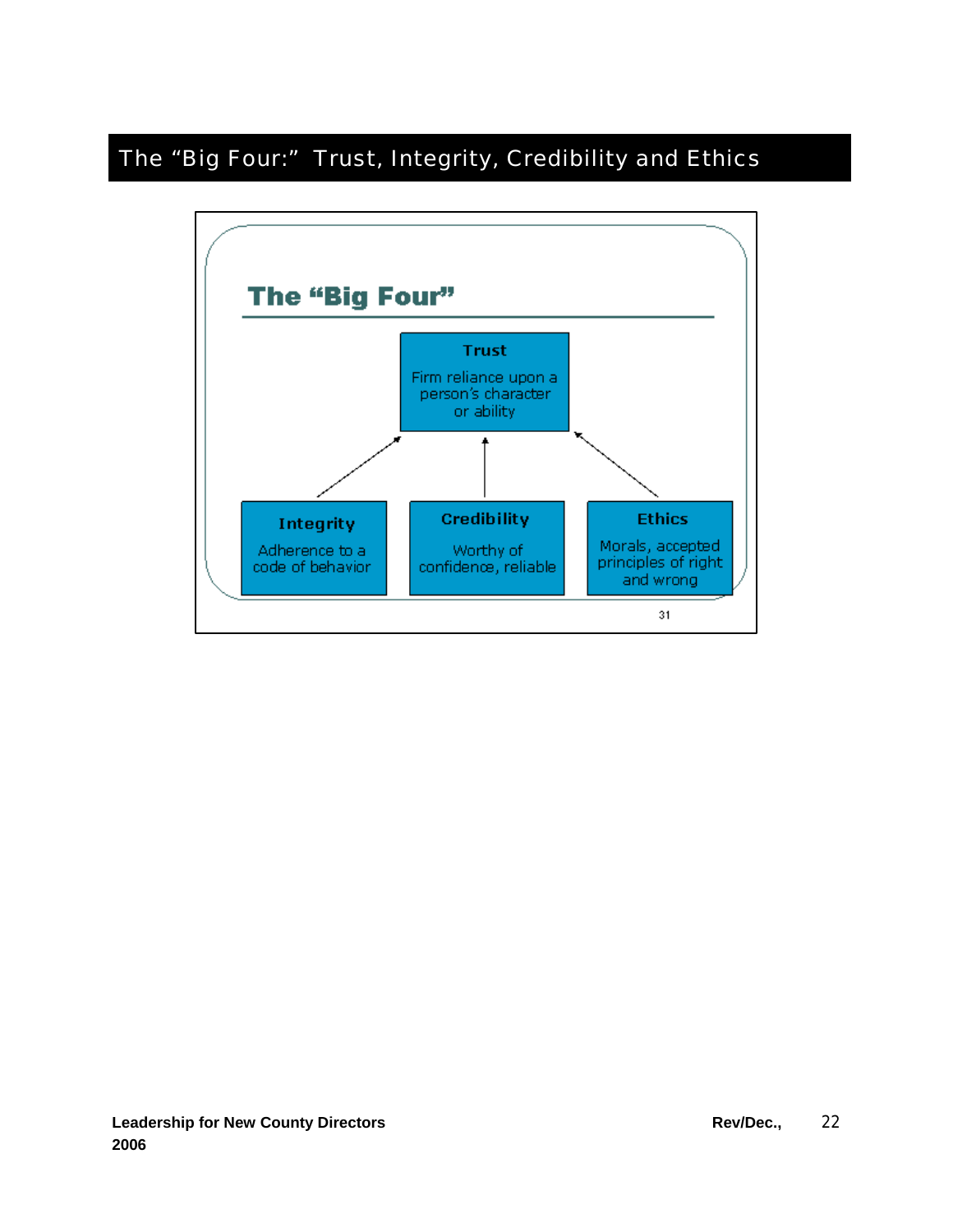#### <span id="page-22-0"></span>What Do You "Stand For?" – An Ethics Inventory

**Directions:** List what you consider to be right and wrong, good and bad, ethical or unethical regarding your job and career. Areas to consider include: The language you use, attendance and punctuality, policies, rules and regulations (how far will you bend them?), confidentiality, County/State property, sexual harassment, what you base your decisions on, what kind of service you provide, laughing at politically incorrect jokes, etc. What does being a good "corporate citizen" look like to you?

| $\frac{\lambda}{\lambda}$                                                                                                                                                                                                                                                                                                                                                                                                                                                        |  |
|----------------------------------------------------------------------------------------------------------------------------------------------------------------------------------------------------------------------------------------------------------------------------------------------------------------------------------------------------------------------------------------------------------------------------------------------------------------------------------|--|
| $\vert \times \vert \times \vert$                                                                                                                                                                                                                                                                                                                                                                                                                                                |  |
|                                                                                                                                                                                                                                                                                                                                                                                                                                                                                  |  |
|                                                                                                                                                                                                                                                                                                                                                                                                                                                                                  |  |
| $\begin{array}{c c c c c} \hline \times & \times & \end{array}$                                                                                                                                                                                                                                                                                                                                                                                                                  |  |
|                                                                                                                                                                                                                                                                                                                                                                                                                                                                                  |  |
| $\blacktriangleright$                                                                                                                                                                                                                                                                                                                                                                                                                                                            |  |
| $\blacktriangleright$                                                                                                                                                                                                                                                                                                                                                                                                                                                            |  |
| $\begin{array}{c c c c c c} \hline \hline \multicolumn{3}{c }{\times} & \multicolumn{3}{c }{\times} & \multicolumn{3}{c }{\times} & \multicolumn{3}{c }{\times} & \multicolumn{3}{c }{\times} & \multicolumn{3}{c }{\times} & \multicolumn{3}{c }{\times} & \multicolumn{3}{c }{\times} & \multicolumn{3}{c }{\times} & \multicolumn{3}{c }{\times} & \multicolumn{3}{c }{\times} & \multicolumn{3}{c }{\times} & \multicolumn{3}{c }{\times} & \multicolumn{3}{c }{\times} & \$ |  |
|                                                                                                                                                                                                                                                                                                                                                                                                                                                                                  |  |
|                                                                                                                                                                                                                                                                                                                                                                                                                                                                                  |  |
|                                                                                                                                                                                                                                                                                                                                                                                                                                                                                  |  |
| $\blacktriangleright$                                                                                                                                                                                                                                                                                                                                                                                                                                                            |  |
| $\blacktriangledown$                                                                                                                                                                                                                                                                                                                                                                                                                                                             |  |
| $\blacktriangleright$                                                                                                                                                                                                                                                                                                                                                                                                                                                            |  |
| $\begin{array}{c c c c} \hline \times & \times \end{array}$                                                                                                                                                                                                                                                                                                                                                                                                                      |  |
|                                                                                                                                                                                                                                                                                                                                                                                                                                                                                  |  |
| $\blacktriangleright$                                                                                                                                                                                                                                                                                                                                                                                                                                                            |  |
| $\rightarrow$                                                                                                                                                                                                                                                                                                                                                                                                                                                                    |  |
| $\frac{1}{\alpha}$                                                                                                                                                                                                                                                                                                                                                                                                                                                               |  |
|                                                                                                                                                                                                                                                                                                                                                                                                                                                                                  |  |
|                                                                                                                                                                                                                                                                                                                                                                                                                                                                                  |  |
|                                                                                                                                                                                                                                                                                                                                                                                                                                                                                  |  |
| $\blacktriangleright$                                                                                                                                                                                                                                                                                                                                                                                                                                                            |  |
| $\blacktriangleright$                                                                                                                                                                                                                                                                                                                                                                                                                                                            |  |
|                                                                                                                                                                                                                                                                                                                                                                                                                                                                                  |  |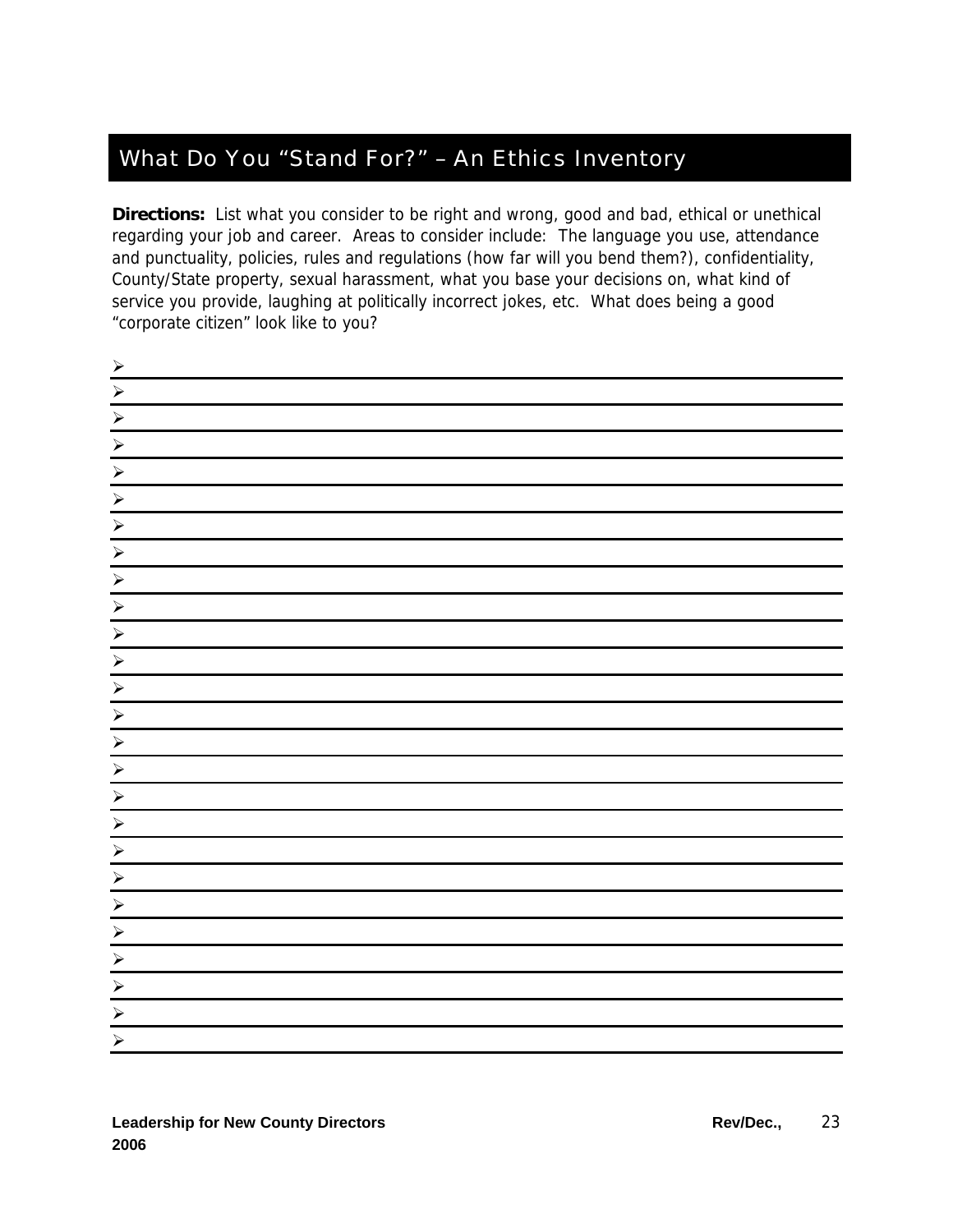# <span id="page-23-0"></span>What Have I Gotten Myself Into?

**Directions:** Consider each "condition" below and brainstorm additional "prescriptions" or strategies that a new County Director in each situation might want to consider.

| Condition                                 | Prescription                                                                                                                           | <b>Additional Ideas/Strategies to</b> |
|-------------------------------------------|----------------------------------------------------------------------------------------------------------------------------------------|---------------------------------------|
|                                           |                                                                                                                                        | <b>Consider</b>                       |
| <b>Good Condition</b><br>Popular Leader   | Ask yourself: What policies are<br>$\blacktriangleright$<br>worth keeping?                                                             |                                       |
| Poor Condition<br>Popular Leader          | $\triangleright$ This is the trickiest situation.<br>You must require higher<br>standards while never<br>denigrating your predecessor. |                                       |
| <b>Good Condition</b><br>Unpopular Leader | Build rapport with employees<br>$\blacktriangleright$<br>(reach out, thank, compliment).                                               |                                       |
| Poor Condition<br>Unpopular Leader        | Time for a change! Build both<br>$\blacktriangleright$<br>performance and teamwork.                                                    |                                       |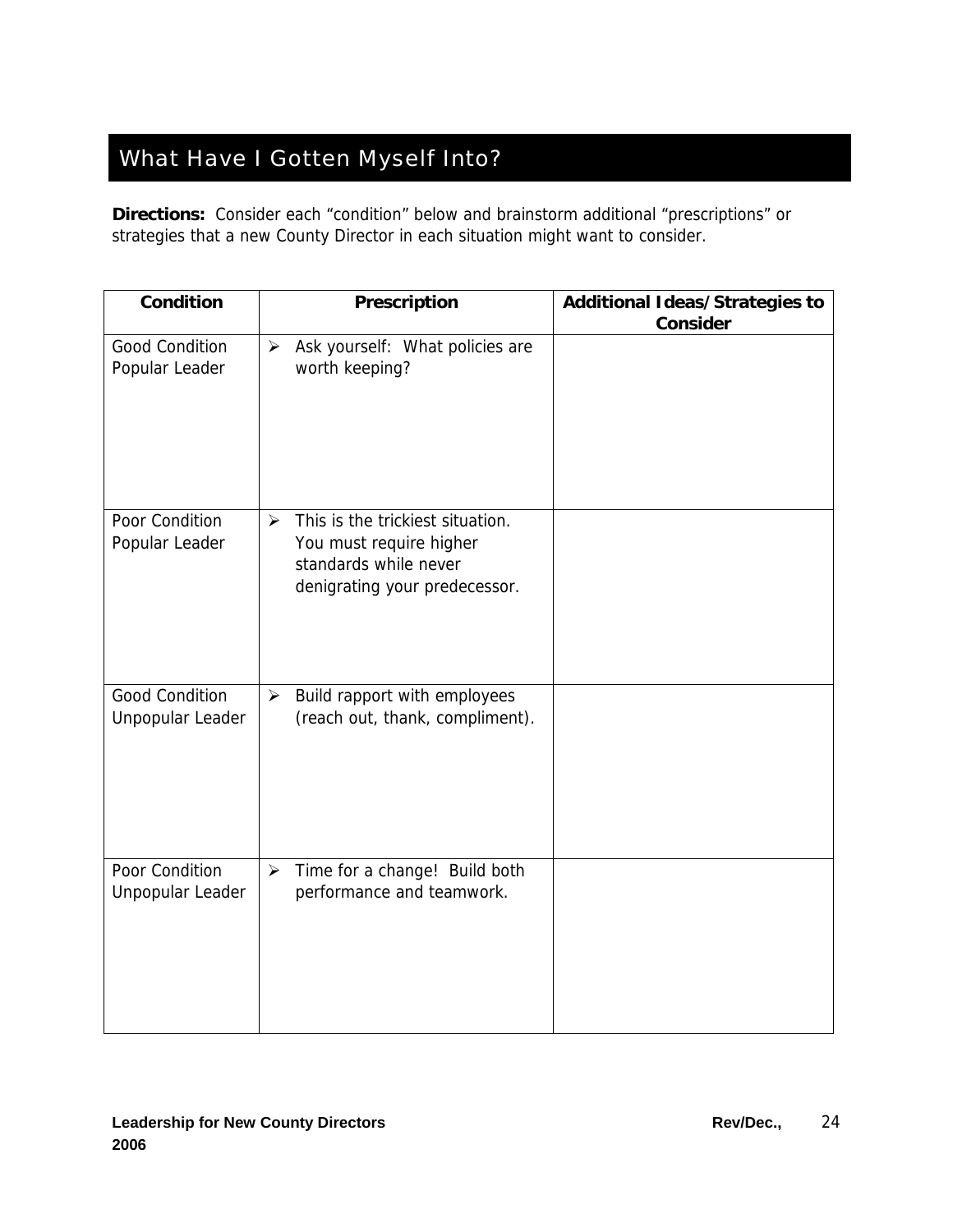#### <span id="page-24-0"></span>What Am I Going To Do About It?

**Directions:** Take a moment to reflect on the situation in your county and apply what you have learned by answering the following questions.

1. Which conditions exist in your county?

2. What should your strategies be?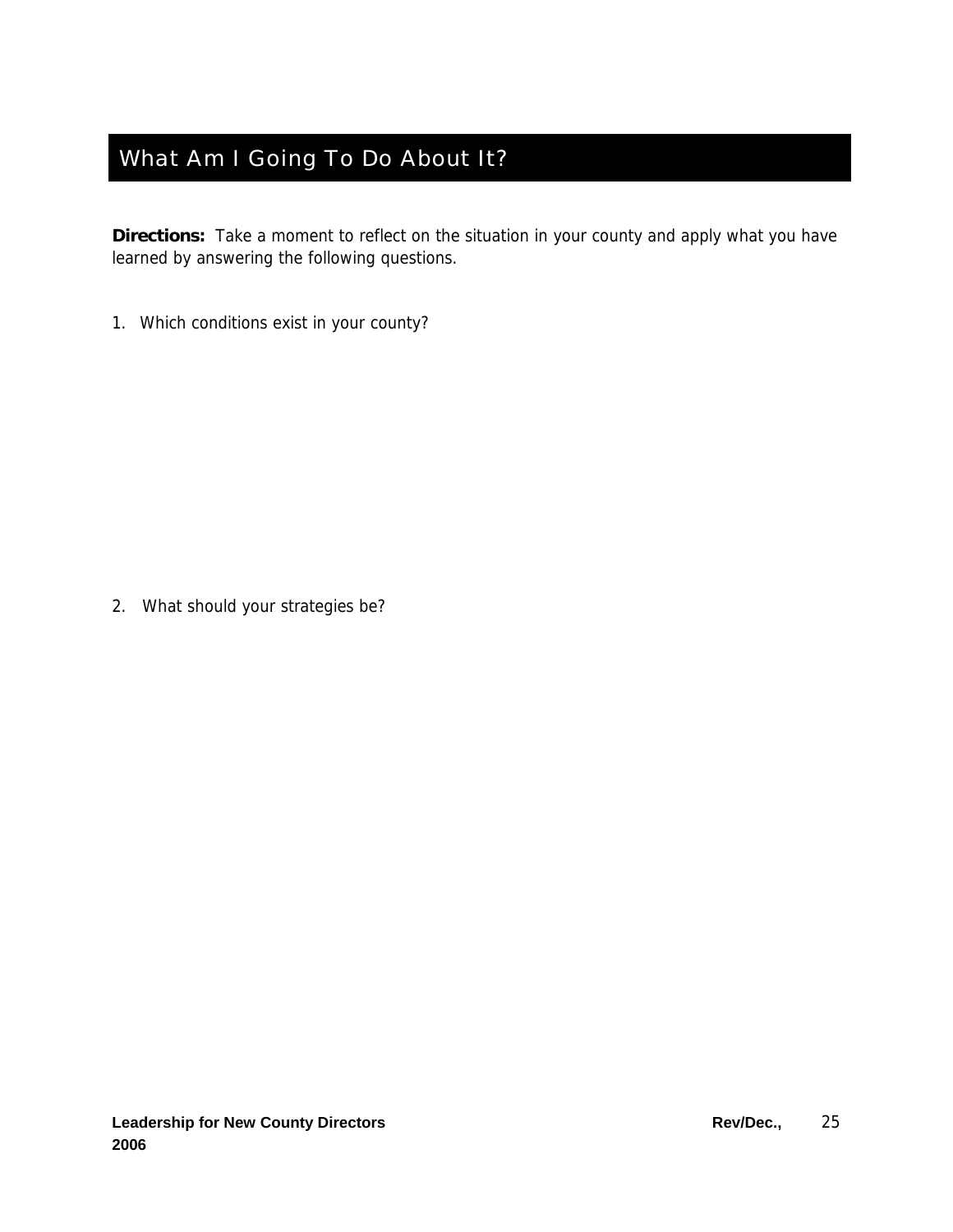#### <span id="page-25-0"></span>Decision-Making Checklist

Consult this checklist before concluding any major decisions. Doing so may help to improve the value of the decisions you make and prevent mistakes that could have been avoided.

- $\Box$  Is it appropriate for me to make this decision? (Is it a key or sensitive issue?)
- $\Box$  Is it appropriate to make this decision at this time? (Are there other, interdependent decisions that may need to be made first?)
- $\Box$  Do I have all relevant information from all appropriate sources?
- $\Box$  Have all key, appropriate people had an opportunity to express their comments, criticisms or viewpoints regarding this issue?
- $\Box$  Would delaying this decision benefit or harm our organization?
- $\Box$  Do I have complete clarity about the desired end result?
- $\Box$  Have I analyzed all of my options?
- $\Box$  Does the decision align with our goals and priorities?
- $\Box$  Is this decision consistent with previous decisions I have made?
- $\Box$  Will this decision hurt or improve morale?
- $\Box$  Do I need to give additional consideration to how this decision will be implemented?
- $\Box$  Do I need to consider how this decision will be announced?
- $\Box$  Can I provide a complete rationale for the decision?
- $\Box$  Does the decision make sense?
- $\Box$  Could the decision harm employees or clients in any way (safety issues)?
- $\Box$  Is the decision ethical?
- $\Box$  Will the decision enhance my leadership position (i.e., will I be perceived as credible and trustworthy)?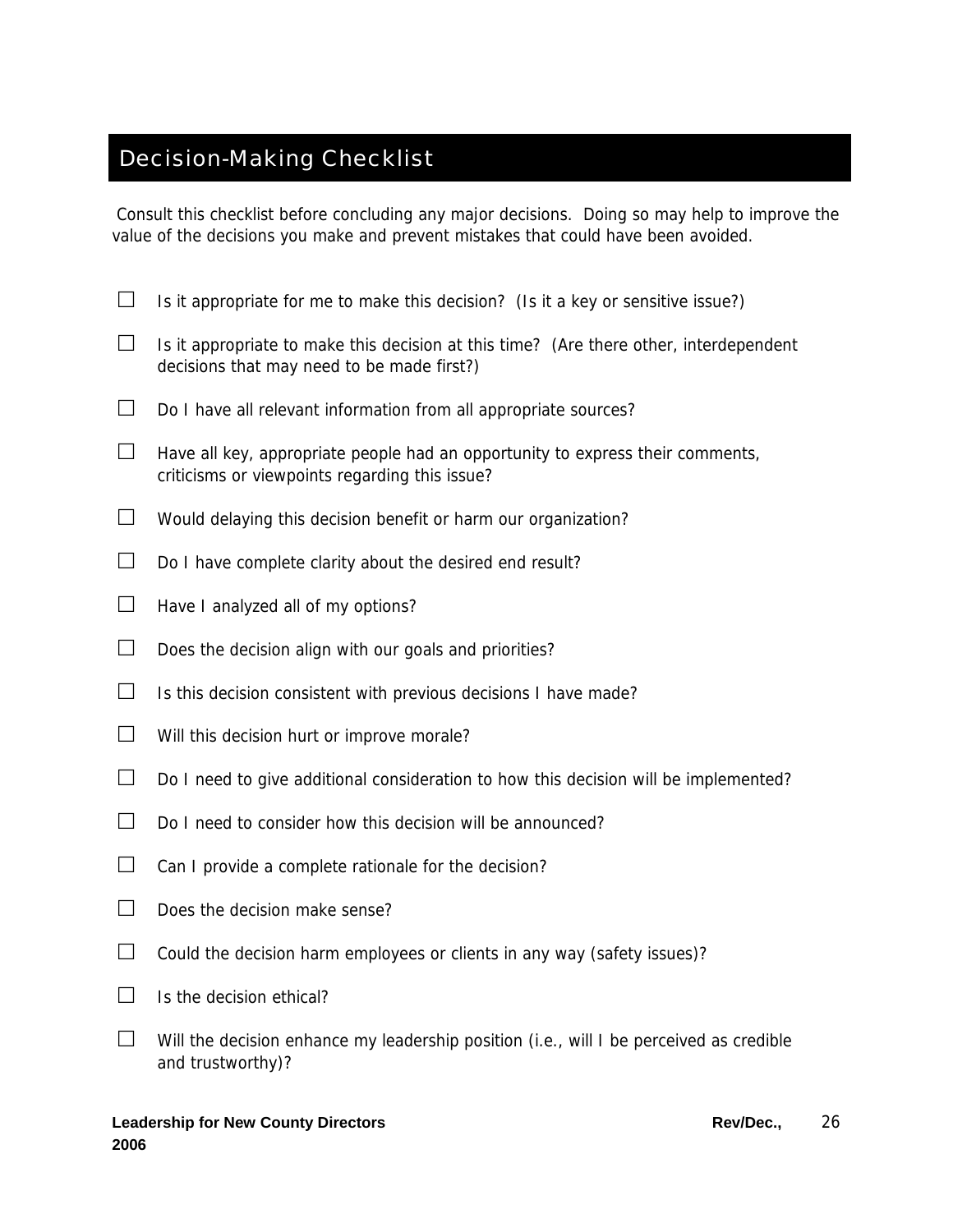### <span id="page-26-0"></span>The Buck Stops Here: Applying the Decision-Making Checklist

1. Write down a major decision that you are contemplating right now or one you recently made.

2. Use the Decision-Making Checklist to consider your decision.

3. In what way(s) does this change or influence the way you will make (or made) this decision?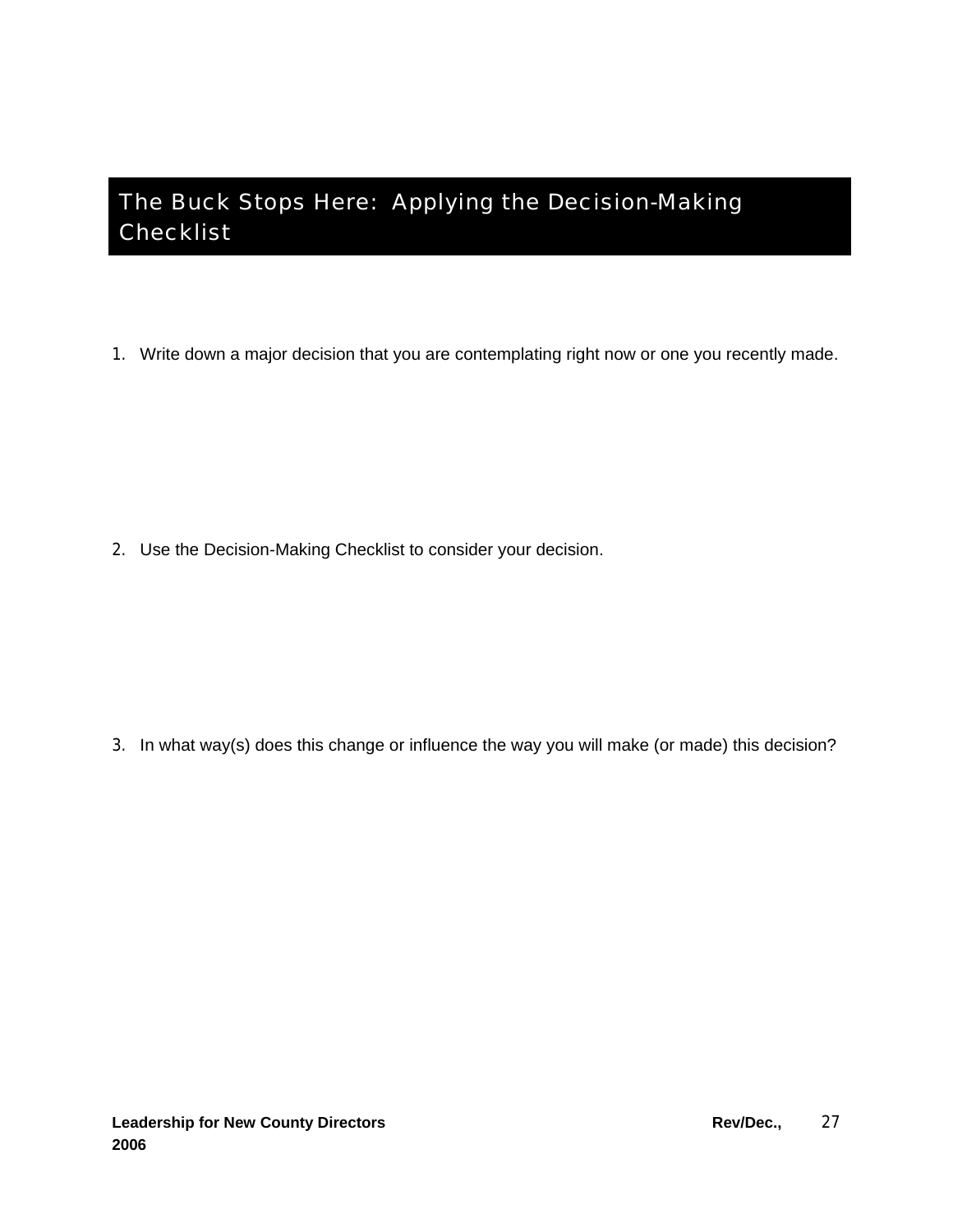# <span id="page-27-0"></span>**Steps to Effective Delegation**

Directions: The key steps to effective delegation are listed below, but the activities that a leader should do to support each step are missing. "Fill in the blanks" to describe what a leader should do to support each step.

#### 1. The Initial Agreement

#### 2. Sustaining the "Delegatee"

#### 3. Accountability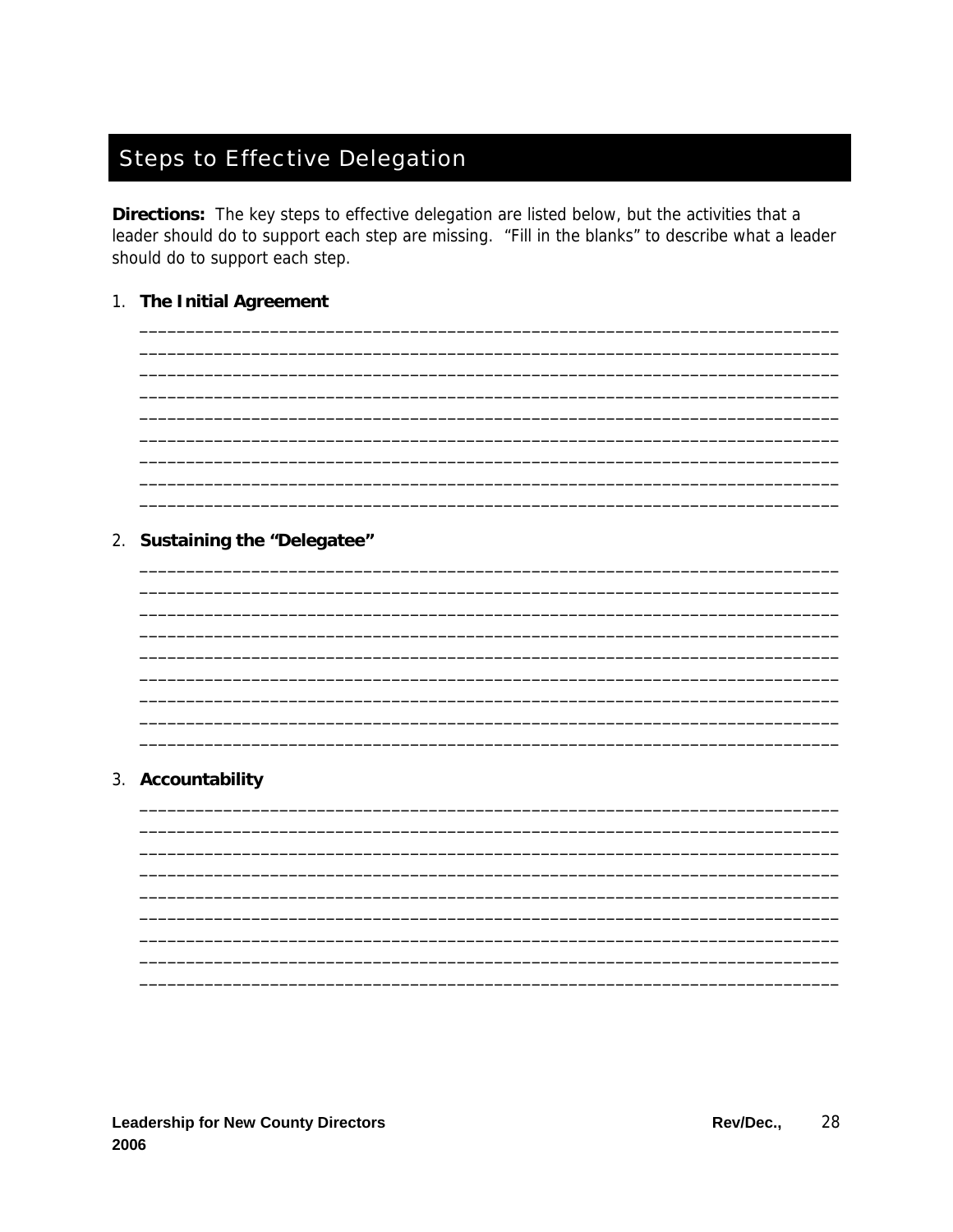#### <span id="page-28-0"></span>Delegation Do's and Don'ts

#### **Do:**

- $\triangleright$  Delegate meaningful projects when possible.
- $\triangleright$  Delegate the whole task, when feasible. It shows trust.
- $\triangleright$  Give as much instruction as is appropriate for the person or people involved. Tailor your actions to the individual(s). Some people need more detailed instructions than others.
- ¾ Delegate to the right people. Delegating is not simply a "to do." "Delegatees" should be capable, responsible performers.
- $\triangleright$  Step away from the details.
- $\triangleright$  Allow people to work through the issues/problems they encounter with a delegated task.
- $\triangleright$  Retain all tasks that are key or sensitive within the organization.

#### **Do not:**

- $\triangleright$  Be a leader who says, "I can't delegate this because I don't have time to explain it."
- $\triangleright$  Be a leader who says, "No one can do this as well as I do."
- $\triangleright$  Change the objectives or goal in mid-stream.
- $\triangleright$  Keep the employee guessing about what the objectives are. (No one can hit a moving or invisible target.)
- $\triangleright$  Parcel out little bits of a project, making it clear that you do not trust the individual enough to handle the issue.
- $\triangleright$  Delegate only unpleasant tasks.
- ¾ Hover over the "delegatee."
- $\triangleright$  Allow reverse delegation. The employee should not be allowed to pass the issue back to you. Clarify and sustain, but hold the employee responsible once a task has been delegated.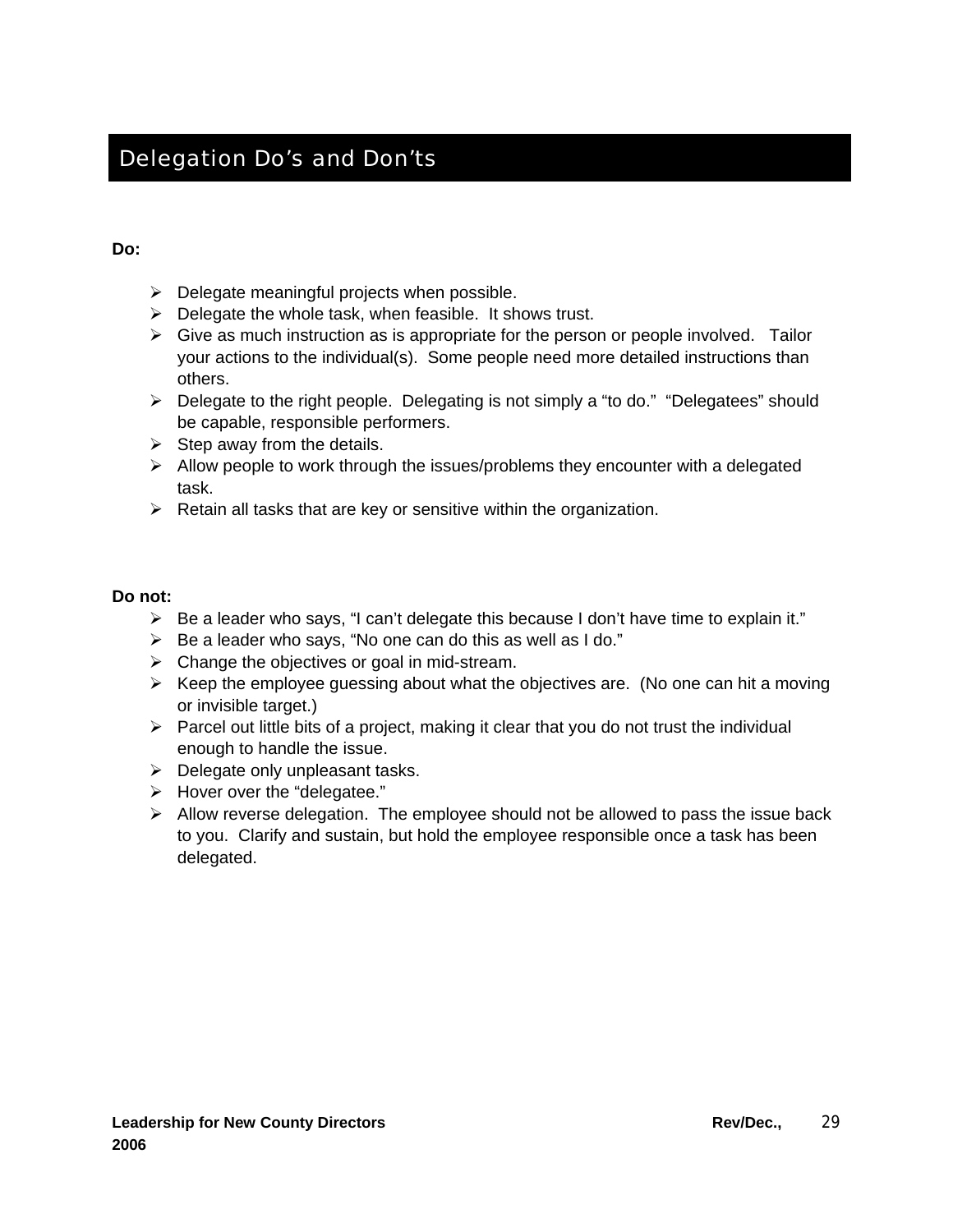# <span id="page-29-0"></span>To Delegate or Not to Delegate?

**Directions:** Complete the table below.

| <b>Task</b>                                                                                                             | <b>Delegate</b> |           | Why? |
|-------------------------------------------------------------------------------------------------------------------------|-----------------|-----------|------|
|                                                                                                                         | <b>Yes</b>      | <b>No</b> |      |
| An urgent request by local media for<br>a comment on a current child neglect<br>case in which the child is hospitalized |                 |           |      |
| A special project, such as Child<br>Abuse Prevention Month, in your<br>community                                        |                 |           |      |
| A request from local media for a<br>human-interest story                                                                |                 |           |      |
| <b>Requests from State Office</b>                                                                                       |                 |           |      |
| Staff allocation in a unit                                                                                              |                 |           |      |
| Approving Special Foster Care per<br>diem                                                                               |                 |           |      |
| Checking on correct coding on<br>invoices                                                                               |                 |           |      |
| Assignments of responsibilities within<br>a unit                                                                        |                 |           |      |
| Client / constituent complaints                                                                                         |                 |           |      |
| Surveys                                                                                                                 |                 |           |      |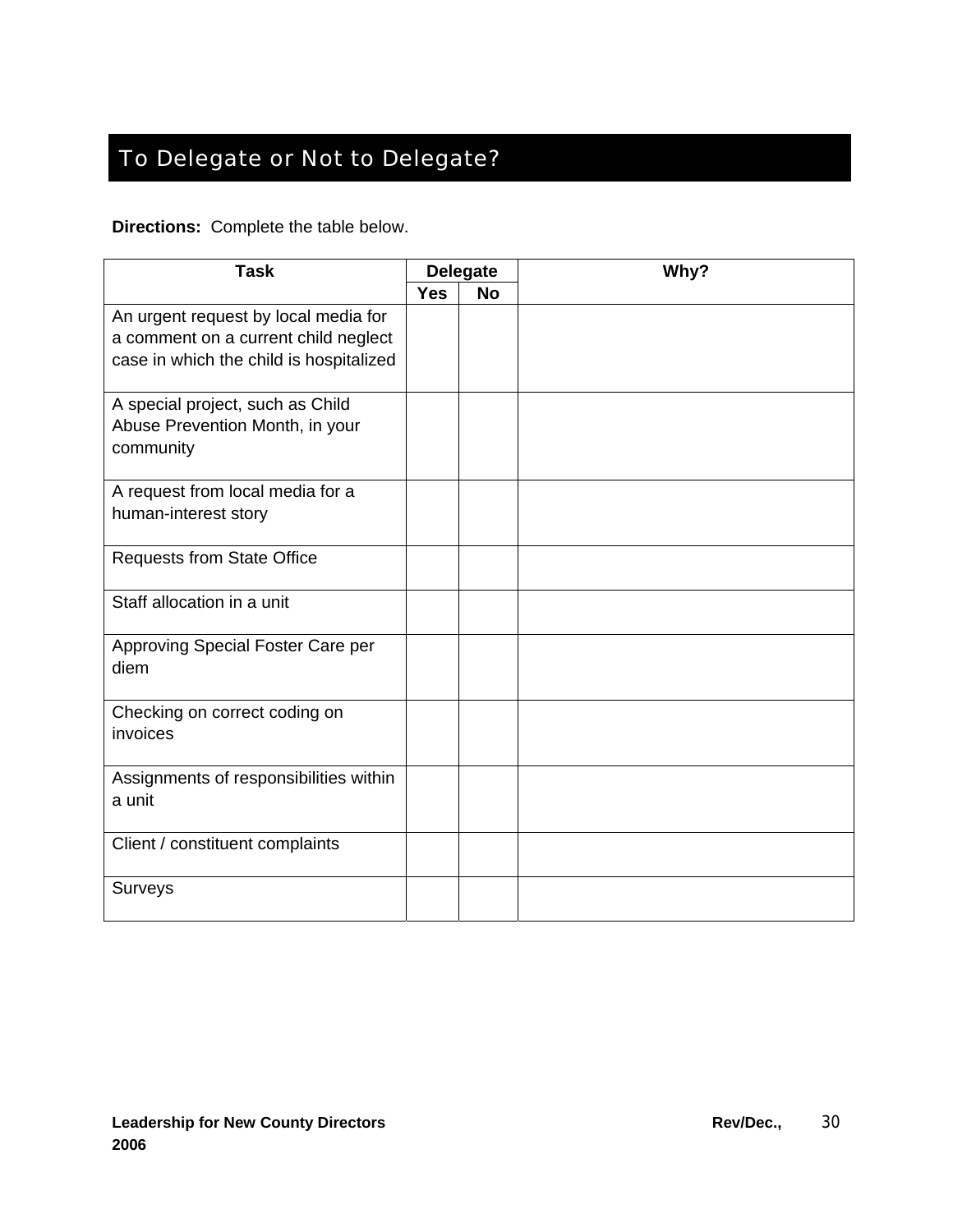#### <span id="page-30-0"></span>**Activity: County Director Teamwork Strategies**

Directions: Generate a list of specific strategies County Directors can use to promote teamwork. These strategies might include things like:

- $\triangleright$  What you emphasize
- $\triangleright$  What you recognize
- $\triangleright$  What you communicate
- $\triangleright$  What you model
- $\triangleright$  What you require
- $\triangleright$  What you provide
- $\triangleright$  What you encourage

Example: Emphasize and support honest feedback among team members.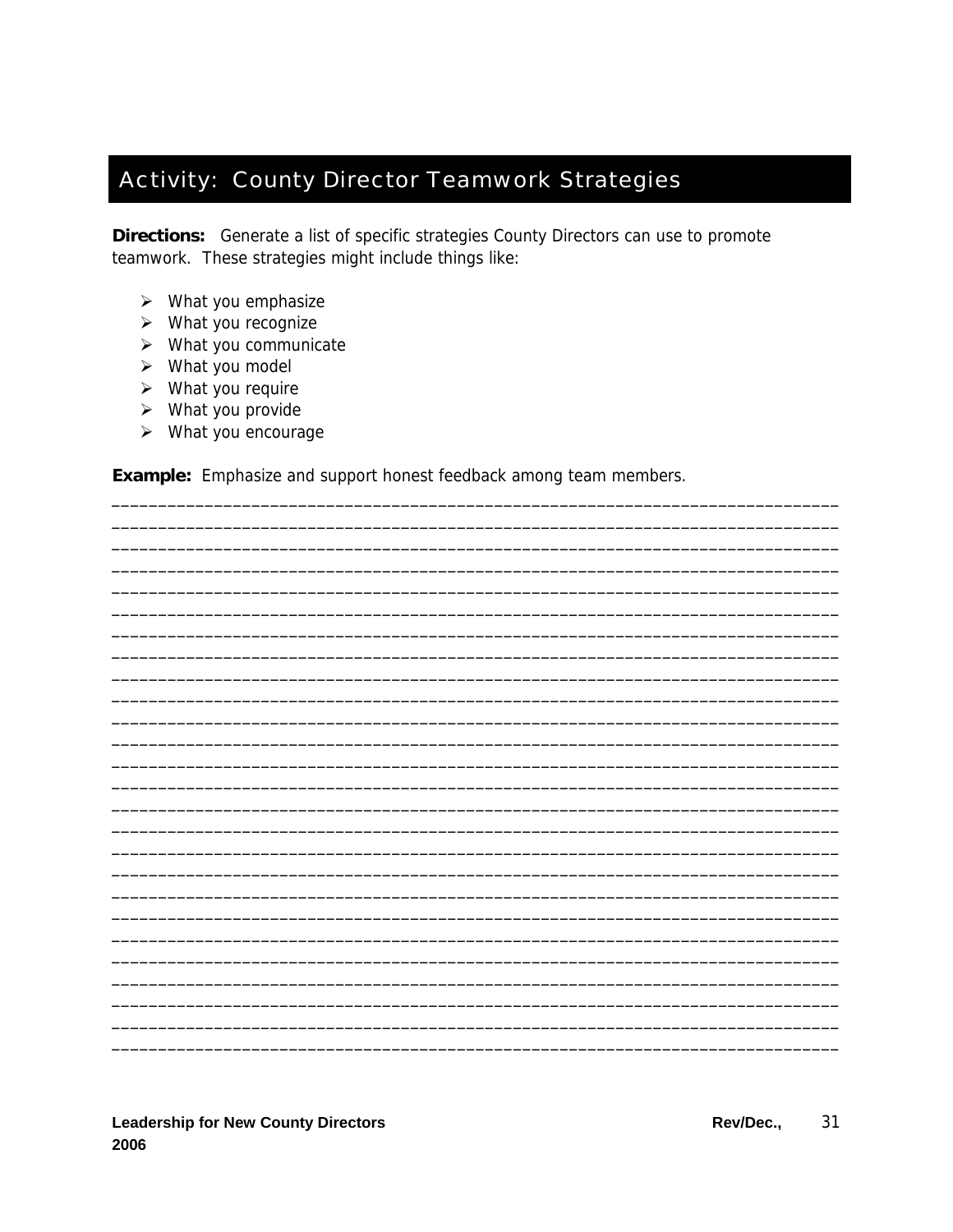#### <span id="page-31-0"></span>Activity: Assess Your County's Culture of Teamwork

**Directions:** Read each statement and put a check (√) in the column that most closely reflects the culture of teamwork in your county. This assessment will help you to identify areas that need improvement and focus on specific strategies to accomplish desired changes.

|                                                                                                                             | Mostly<br><b>True</b> | Mostly<br>False |
|-----------------------------------------------------------------------------------------------------------------------------|-----------------------|-----------------|
| There is very little "back-stabbing" behavior among my staff.                                                               |                       |                 |
| I frequently see one employee helping another who is overloaded with<br>work.                                               |                       |                 |
| There is an atmosphere of trust and respect.                                                                                |                       |                 |
| Employees communicate openly with each other, sharing ideas,<br>knowledge and information.                                  |                       |                 |
| Employees are very welcoming to new staff members.                                                                          |                       |                 |
| There is little to no "turf guarding."                                                                                      |                       |                 |
| There is a degree of tolerance for mistakes that are made (no "blame<br>games").                                            |                       |                 |
| Employees frequently use "team speak," such as "we," 'us," "our."                                                           |                       |                 |
| There is a reasonable, appropriate amount of humor, laughing and<br>kidding around.                                         |                       |                 |
| Employees turn to each other for support or information when faced<br>with challenging or troubling situations.             |                       |                 |
| No cliques.                                                                                                                 |                       |                 |
| Employees support each other emotionally and provide encouragement<br>when one is experiencing work or personal difficulty. |                       |                 |
| Employees do not exhibit jealousy toward other's accomplishments.                                                           |                       |                 |
| Employees congratulate each other for work well done.                                                                       |                       |                 |
| <b>Leadership for New County Directors</b>                                                                                  | Rev/Dec.,             | 32              |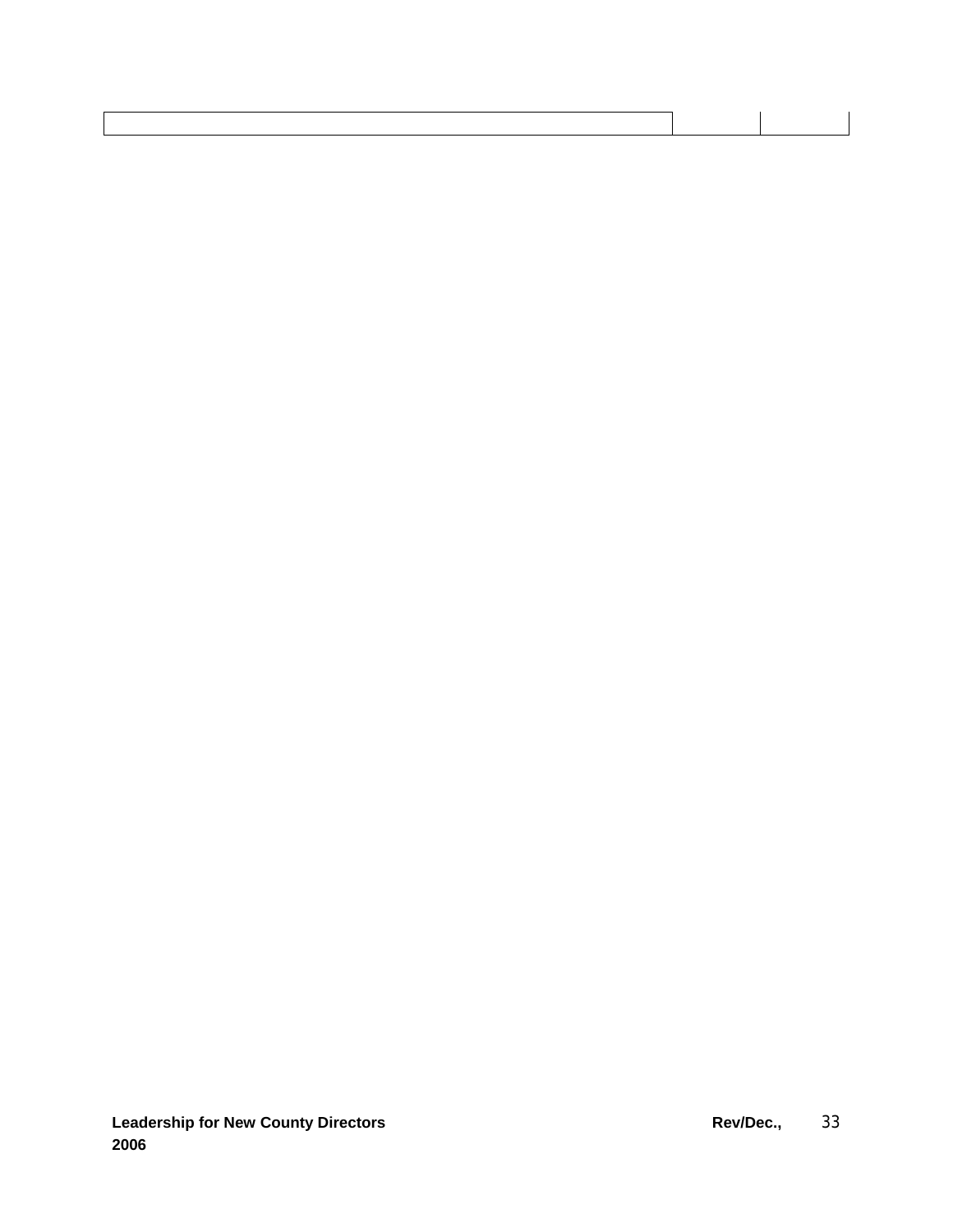### <span id="page-33-0"></span>Interpret Your Influence

**Directions:** The following descriptions of leading by example are from Covey's Principle-Centered Leadership. Read each one and rate yourself by placing a check  $(\checkmark)$  in the column that most closely reflects what you do.

|                                                                                                                                                                                                         |                     | I Do This:       |        |
|---------------------------------------------------------------------------------------------------------------------------------------------------------------------------------------------------------|---------------------|------------------|--------|
| <b>Description of Action</b>                                                                                                                                                                            | Most of the<br>time | <b>Sometimes</b> | Rarely |
| I keep promises that I make to others.                                                                                                                                                                  |                     |                  |        |
| I perform anonymous service for others.                                                                                                                                                                 |                     |                  |        |
| I am patient with others.                                                                                                                                                                               |                     |                  |        |
| I choose my responses (i.e., I act instead of reacting,<br>I accept responsibility for what I do, I do not blame<br>others or circumstances, I think before I act).                                     |                     |                  |        |
| I do not say unkind or negative things, even when<br>tired or aggravated.                                                                                                                               |                     |                  |        |
| I differentiate between the person and his/her<br>behavior or performance (i.e., I show faith and<br>confidence in the individual, even when he/she has<br>exhibited bad behavior or poor performance). |                     |                  |        |
| I listen with my "third ear" (my heart) and show love,<br>care and concern for others.                                                                                                                  |                     |                  |        |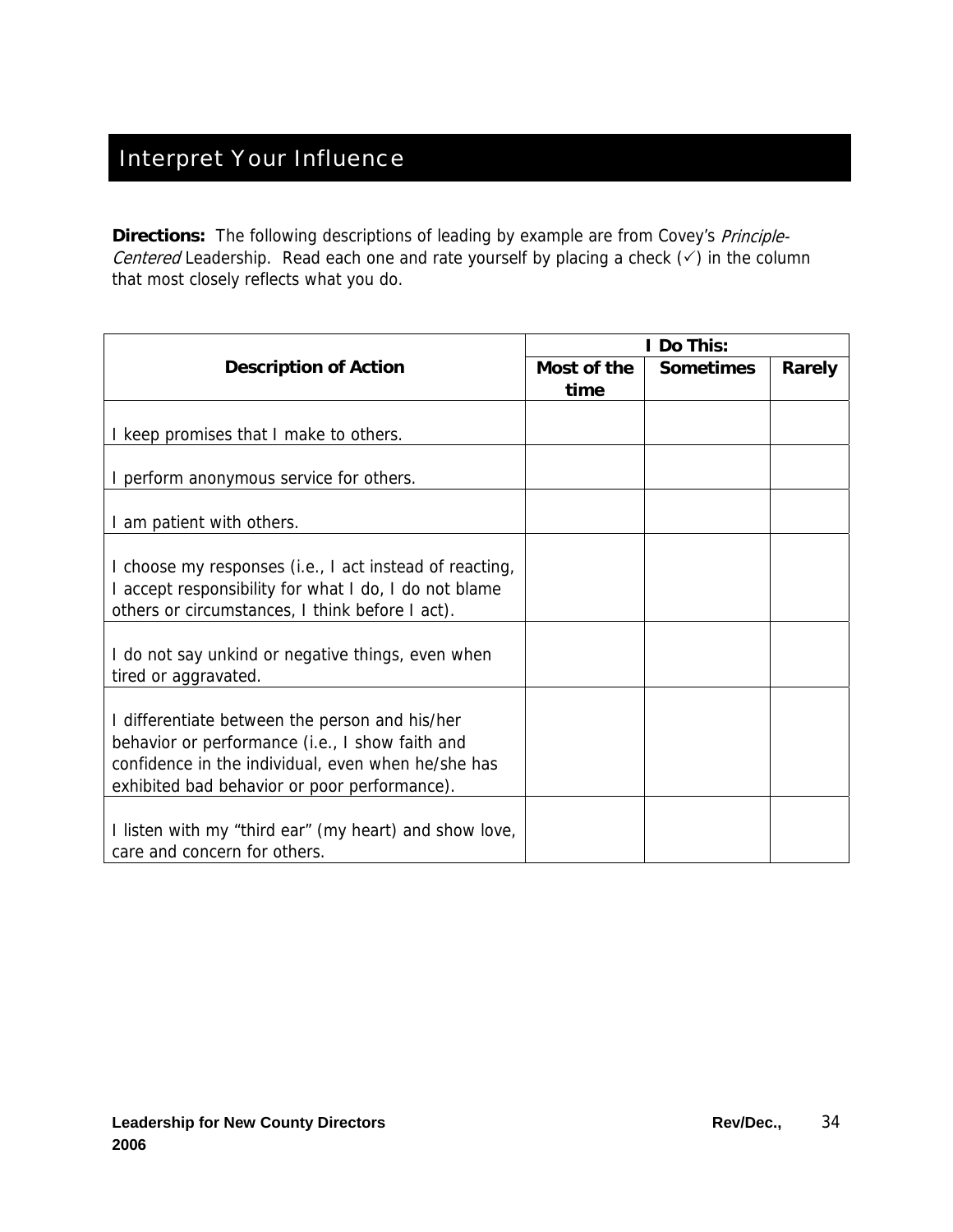### <span id="page-34-0"></span>**How Do You Do?**

1. Develop a list of specific actions you currently take to lead by example. How do you communicate what is important? Write down as many as you can think of. (Use the back of the sheet, if necessary.)

2. Identify at least three new ways in which you will strive to lead by example.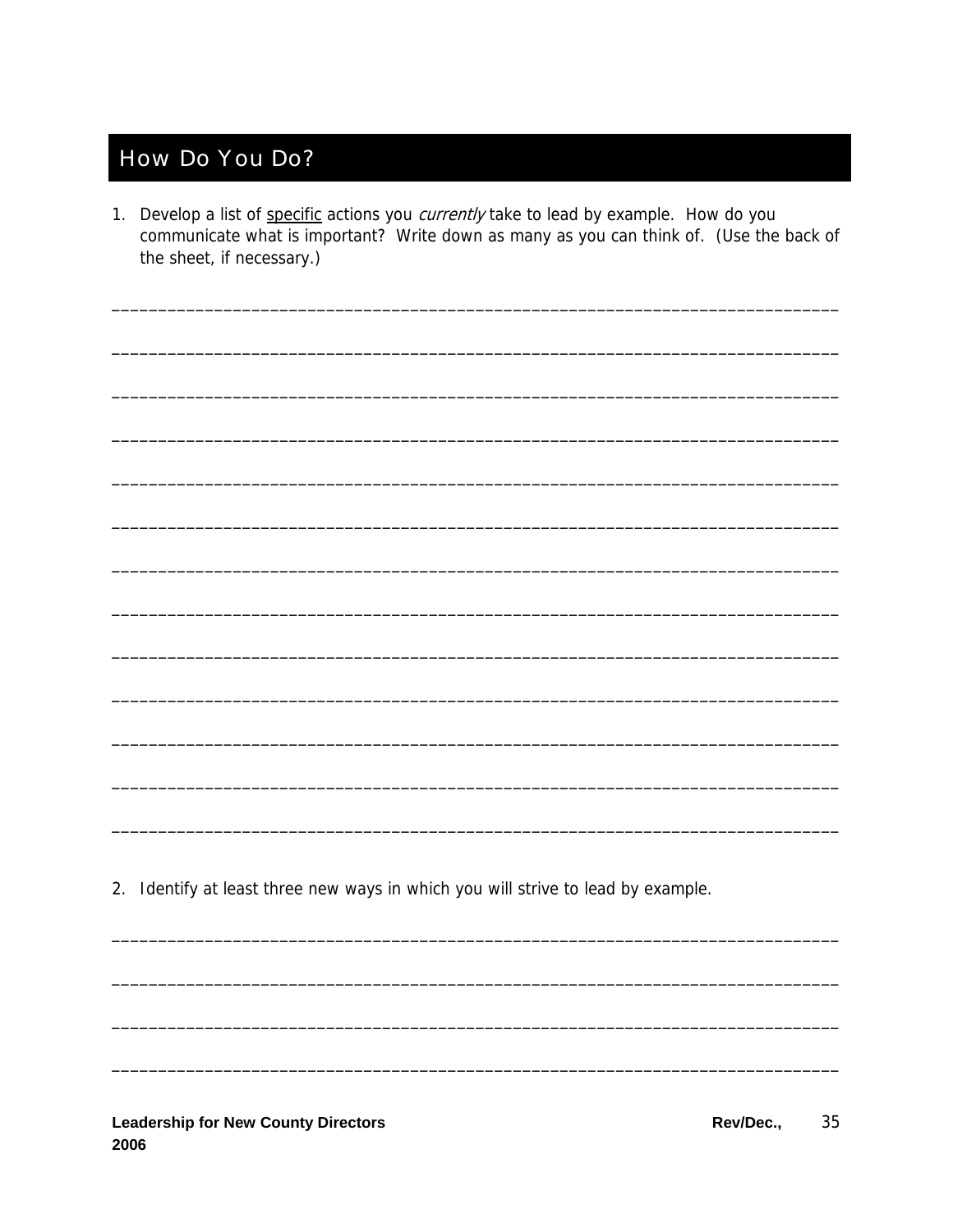# <span id="page-35-0"></span>Rate Your Relationship Building Skills

**Directions:** The following descriptions of relationship building skills are from Covey's Principle-Centered Leadership. Read each one and rate yourself by placing a check  $(\checkmark)$  in the column that most closely reflects what you do.

|                                                        |             | I Do This:       |        |
|--------------------------------------------------------|-------------|------------------|--------|
| <b>Description of Action</b>                           | Most of the | <b>Sometimes</b> | Rarely |
|                                                        | time        |                  |        |
| I assume the best of others                            |             |                  |        |
| I worry about understanding the other person before    |             |                  |        |
| I worry about them understanding me.                   |             |                  |        |
| I accept people for what they are. I do not judge,     |             |                  |        |
| compare or reject.                                     |             |                  |        |
| I nurture my existing relationships, showing my on-    |             |                  |        |
| going commitment to friends, family and co-workers.    |             |                  |        |
| I have a deep, meaningful relationship with my         |             |                  |        |
| spouse (significant other) and family. I do not        |             |                  |        |
| neglect key relationships in favor of work             |             |                  |        |
| commitments. I set aside time to spend, one on         |             |                  |        |
| one, with those I hold dear.                           |             |                  |        |
| I reward open, honest expressions or questions.        |             |                  |        |
| I respond to people with understanding, using the      |             |                  |        |
| reflection technique with sincerity.                   |             |                  |        |
| I take the initiative to clear up misunderstandings or |             |                  |        |
| hurt feelings (no brooding, grudges or defensive       |             |                  |        |
| behavior).                                             |             |                  |        |
| I do not allow myself to be drawn in by contentious    |             |                  |        |
| arguments or irresponsible accusations. I let them     |             |                  |        |
| "fly out open windows."                                |             |                  |        |
| When I make a mistake, I admit it, apologize and ask   |             |                  |        |
| forgiveness.                                           |             |                  |        |
| I let people know that they influence me, too.         |             |                  |        |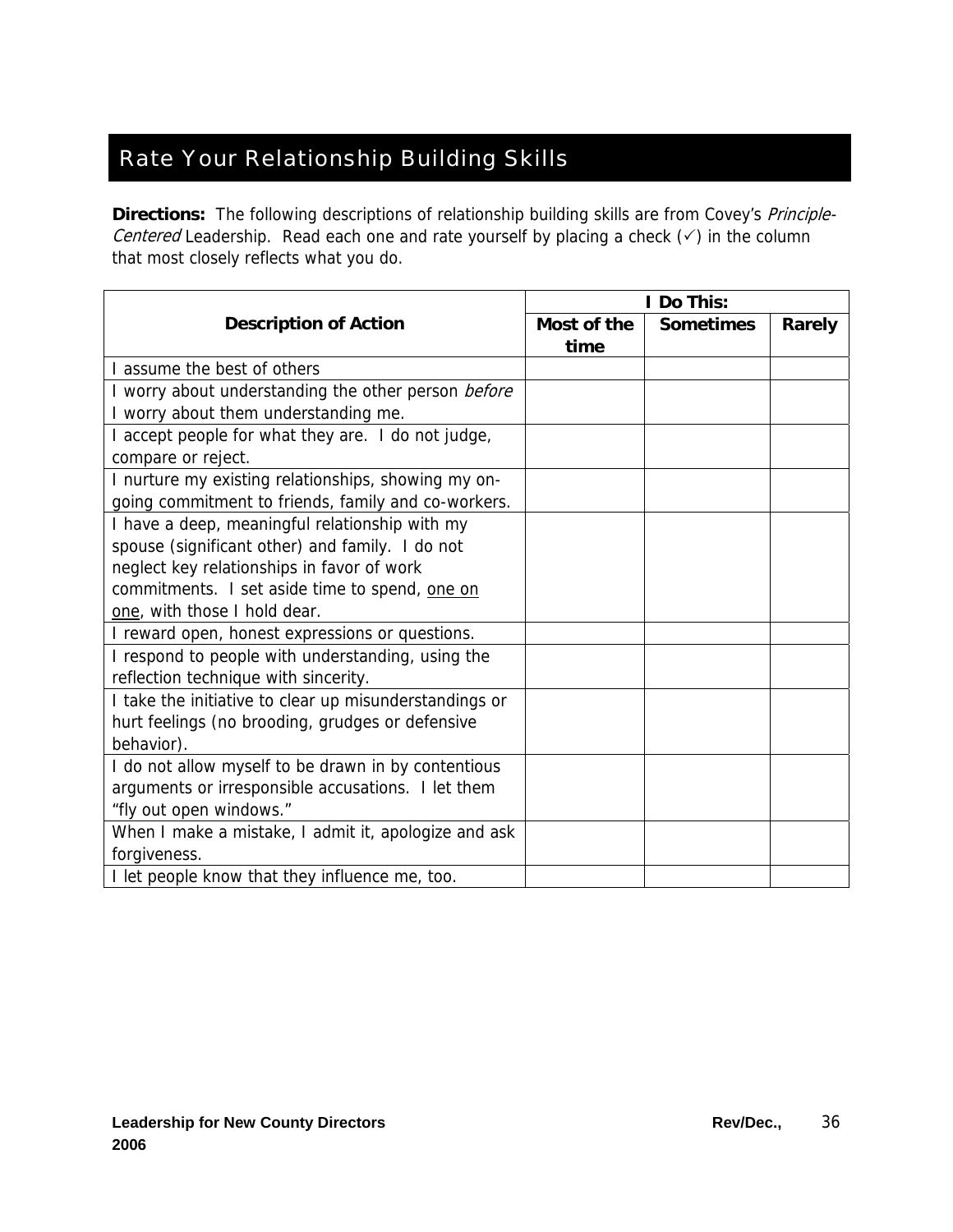# <span id="page-36-0"></span>Strategies for Specific Relationships

**Directions:** Your small group will be assigned one of the groups below. Brainstorm specific strategies for building relationships with your assigned group.

| <b>The Board</b>        | <b>Foster Parents</b> |
|-------------------------|-----------------------|
|                         |                       |
|                         |                       |
|                         |                       |
|                         |                       |
|                         |                       |
|                         |                       |
|                         |                       |
|                         |                       |
|                         |                       |
|                         |                       |
|                         |                       |
|                         |                       |
|                         |                       |
|                         |                       |
|                         |                       |
|                         |                       |
|                         |                       |
|                         |                       |
|                         |                       |
|                         |                       |
|                         |                       |
|                         |                       |
|                         |                       |
|                         |                       |
|                         |                       |
|                         |                       |
|                         |                       |
|                         |                       |
|                         |                       |
| <b>Community Groups</b> | <b>The Media</b>      |
|                         |                       |
|                         |                       |
|                         |                       |
|                         |                       |
|                         |                       |
|                         |                       |
|                         |                       |
|                         |                       |
|                         |                       |
|                         |                       |
|                         |                       |
|                         |                       |
|                         |                       |
|                         |                       |
|                         |                       |
|                         |                       |
|                         |                       |
|                         |                       |
|                         |                       |
|                         |                       |
|                         |                       |
|                         |                       |
|                         |                       |
|                         |                       |
|                         |                       |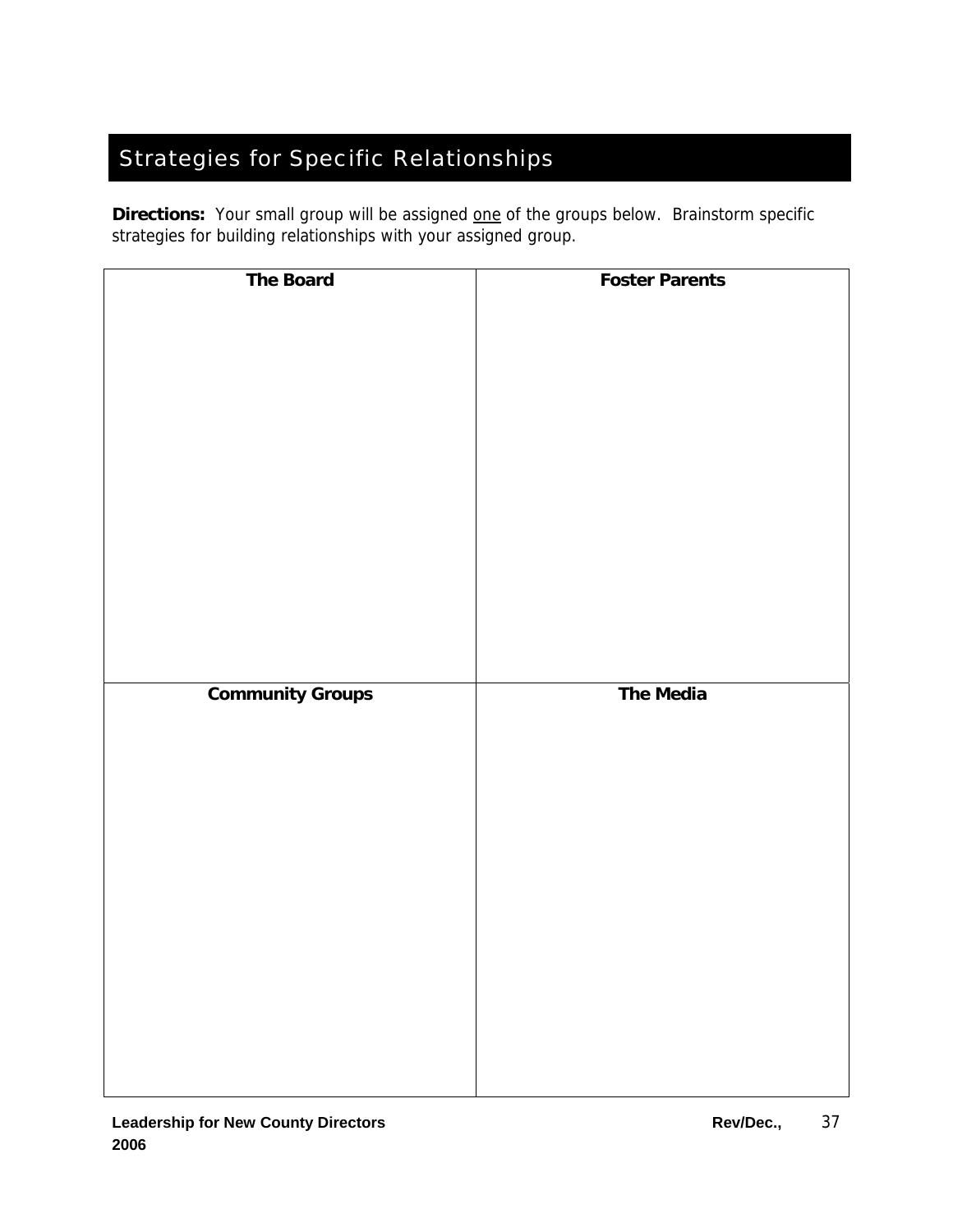#### <span id="page-37-0"></span>Rate Your Communication/Teaching Skills

**Directions:** The following descriptions of communication/teaching skills are from Covey's Principle-Centered Leadership. Read each one and rate yourself by placing a check  $(\checkmark)$  in the column that most closely reflects what you do.

|                                                         | I Do This:  |                  |        |  |
|---------------------------------------------------------|-------------|------------------|--------|--|
| <b>Description of Action</b>                            | Most of the | <b>Sometimes</b> | Rarely |  |
|                                                         | time        |                  |        |  |
| I let natural/logical consequences teach responsible    |             |                  |        |  |
| behavior.                                               |             |                  |        |  |
| I endorse and communicate the "reap what you sow"       |             |                  |        |  |
| viewpoint (i.e., I make sure that people understand     |             |                  |        |  |
| DFCS personnel policies and processes for               |             |                  |        |  |
| recognizing good performance and for                    |             |                  |        |  |
| advancement).                                           |             |                  |        |  |
| I am logical and patient in my communication to my      |             |                  |        |  |
| staff.                                                  |             |                  |        |  |
| I delegate appropriately and effectively.               |             |                  |        |  |
| I involve people in meaningful projects.                |             |                  |        |  |
| I meet people where they are (i.e., I try to            |             |                  |        |  |
| understand "where they are coming from").               |             |                  |        |  |
| I do not ignore, excuse or sympathize with              |             |                  |        |  |
| irresponsible behavior. I do not take the course of     |             |                  |        |  |
| least resistance. I "don't give up and don't give in."  |             |                  |        |  |
| I think about what I am going to do and how I am        |             |                  |        |  |
| going to say things. I "plumb my resources" and         |             |                  |        |  |
| prepare myself.                                         |             |                  |        |  |
| I avoid "fight or flight" responses, and I talk through |             |                  |        |  |
| differences with people. I do not withdraw or sulk.     |             |                  |        |  |
| I recognize and take advantage of "teachable            |             |                  |        |  |
| moments." I avoid teaching when I am angry or           |             |                  |        |  |
| frustrated.                                             |             |                  |        |  |
| I clearly establish, gain agreement on and enforce      |             |                  |        |  |
| limits, rules, expectations and consequences.           |             |                  |        |  |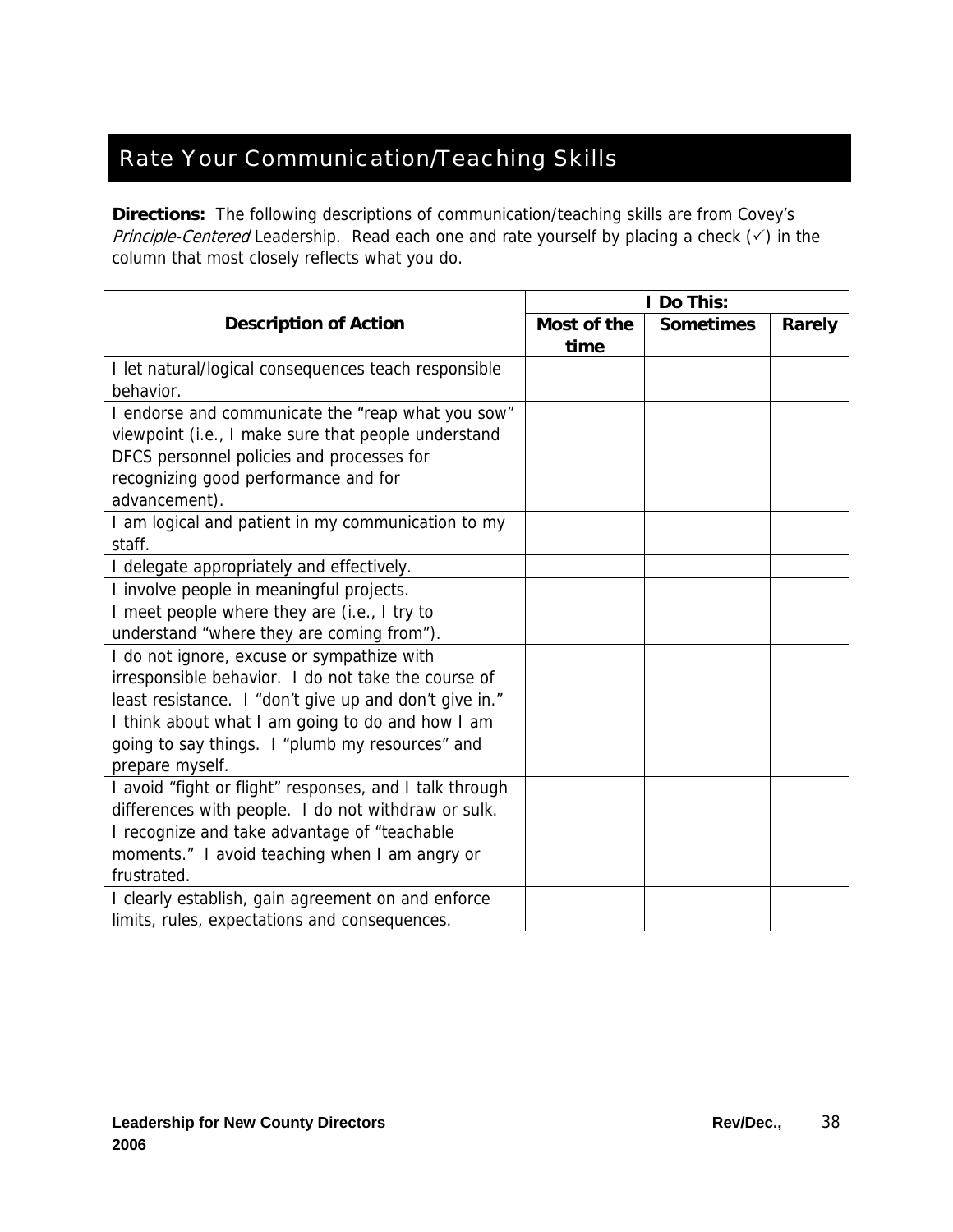# <span id="page-38-0"></span>I Wish I'd Said That!

1. What is your favorite inspirational or motivational quote, analogy or metaphor?

2. Why is this meaningful to you? Why do you think it can inspire or motivate others?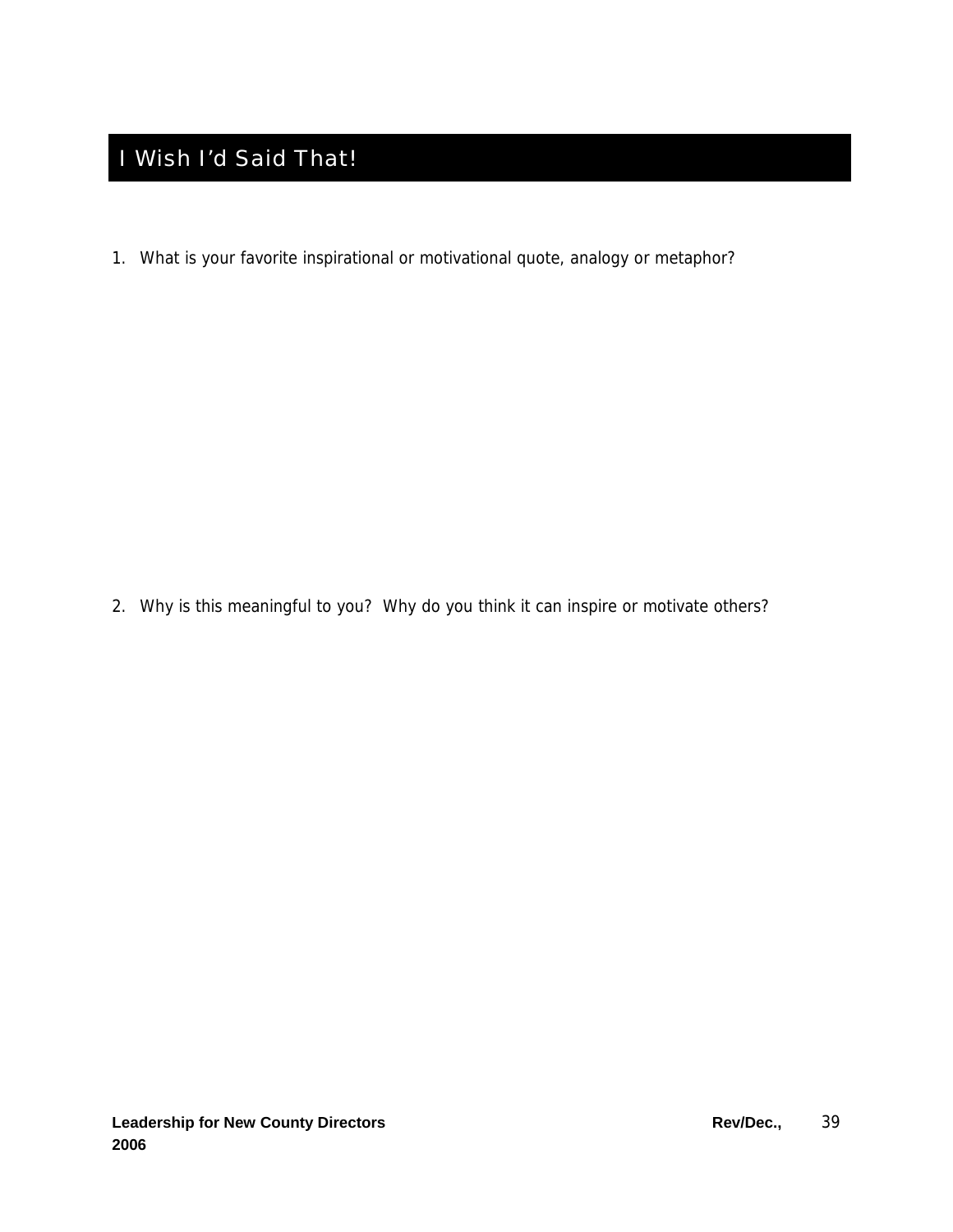#### <span id="page-39-0"></span>You Inspire Me

**Directions:** You need to communicate all of the information below to your staff in a team meeting. Develop a short presentation that will communicate the information and encourage employees to go forward with a positive attitude.

 $\triangleright$  Despite the county's population growth, there will be no caseworker positions added this fiscal year. There is a new policy that will require an additional form to be completed for every case. Mary, a well-respected, very productive caseworker, has been promoted and had to leave quickly for her new position as a supervisor in another county.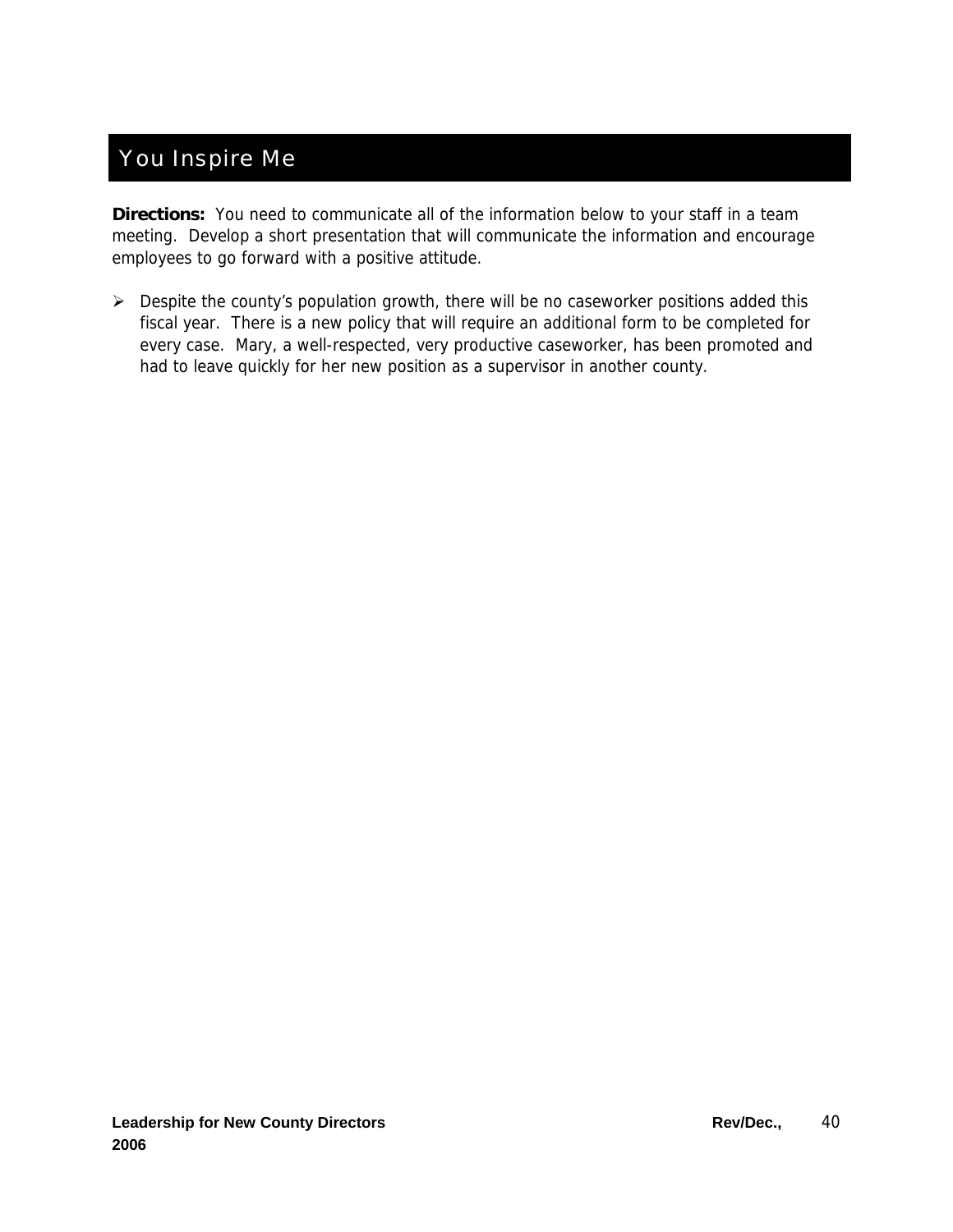# <span id="page-40-0"></span>Making the Most of Change

1. What changes is your county currently facing?

2. How are these changes affecting performance?

3. What reactions do you see (or anticipate) in your staff?

4. What are the potential consequences of not responding appropriately to the changes?

5. What are some steps you can take to channel potentially negative responses into productive responses?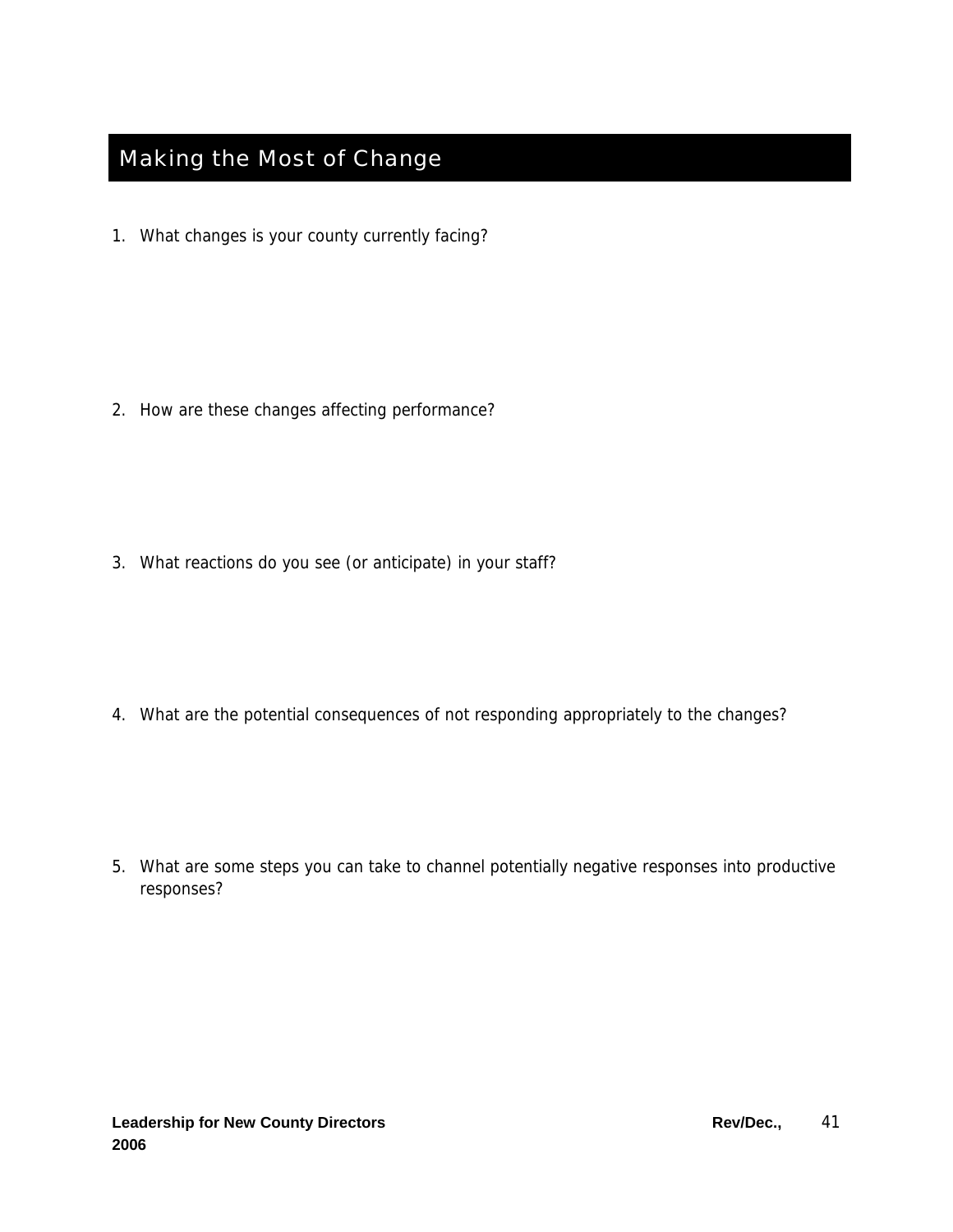# <span id="page-41-0"></span>Headline News

1. What needs to be communicated to staff about the changes you identified in the previous activity?

2. List what needs to be communicated in order of priority?

3. What are your "headlines?"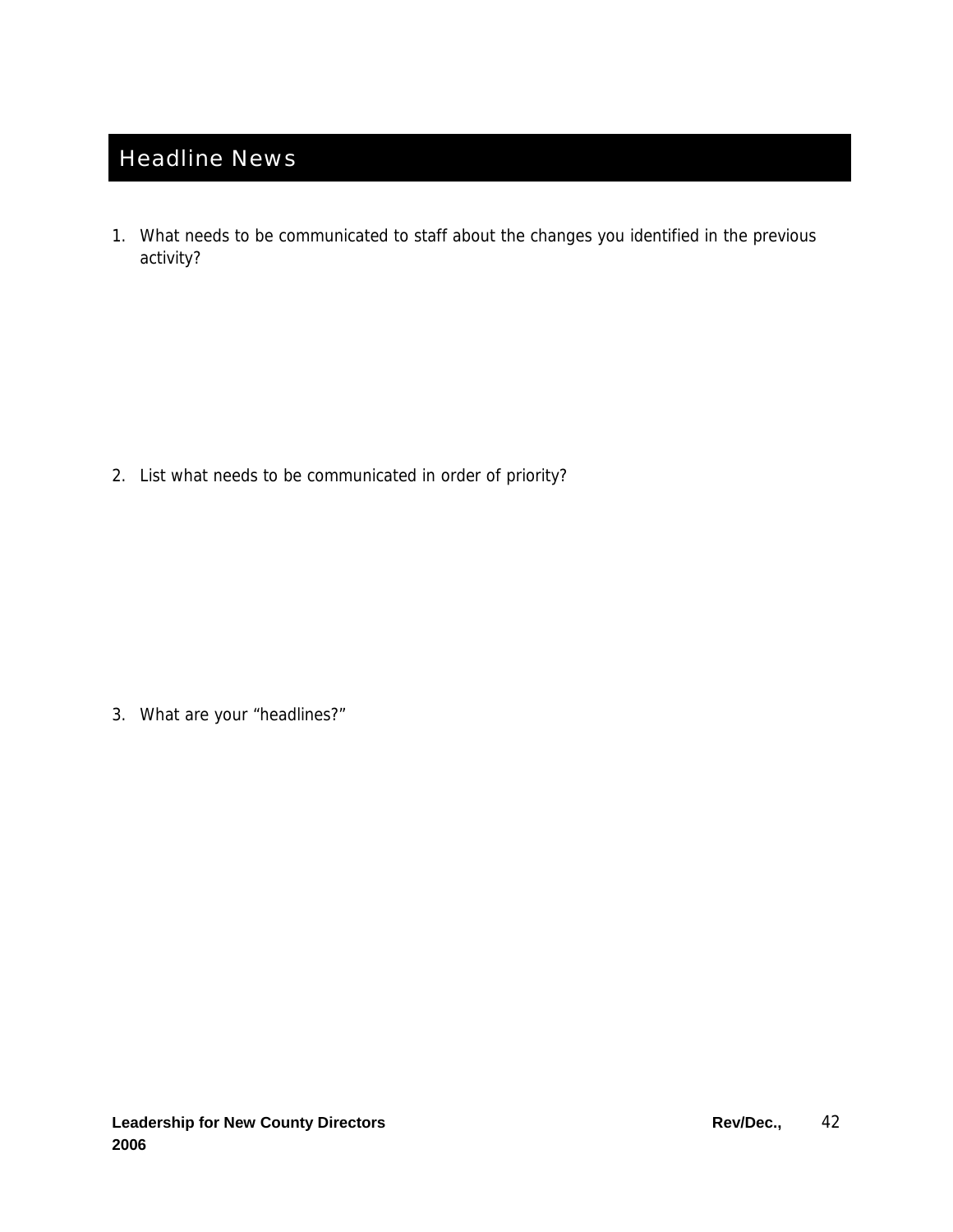# My Personal Development Plan: Leadership

<span id="page-42-0"></span>

| Knowledge /<br><b>Competencies</b><br><b>Needed</b> | <b>Activities</b> | <b>Deadline for</b><br><b>Completion</b> | <b>Measure of Success</b> | <b>Method for Tracking</b><br><b>Progress</b> |
|-----------------------------------------------------|-------------------|------------------------------------------|---------------------------|-----------------------------------------------|
|                                                     | 1.                |                                          |                           |                                               |
|                                                     | 2.                |                                          |                           |                                               |
|                                                     | 3.                |                                          |                           |                                               |
|                                                     | 1.                |                                          |                           |                                               |
|                                                     | 2.                |                                          |                           |                                               |
|                                                     | 3.                |                                          |                           |                                               |
|                                                     | 1.                |                                          |                           |                                               |
|                                                     | 2.                |                                          |                           |                                               |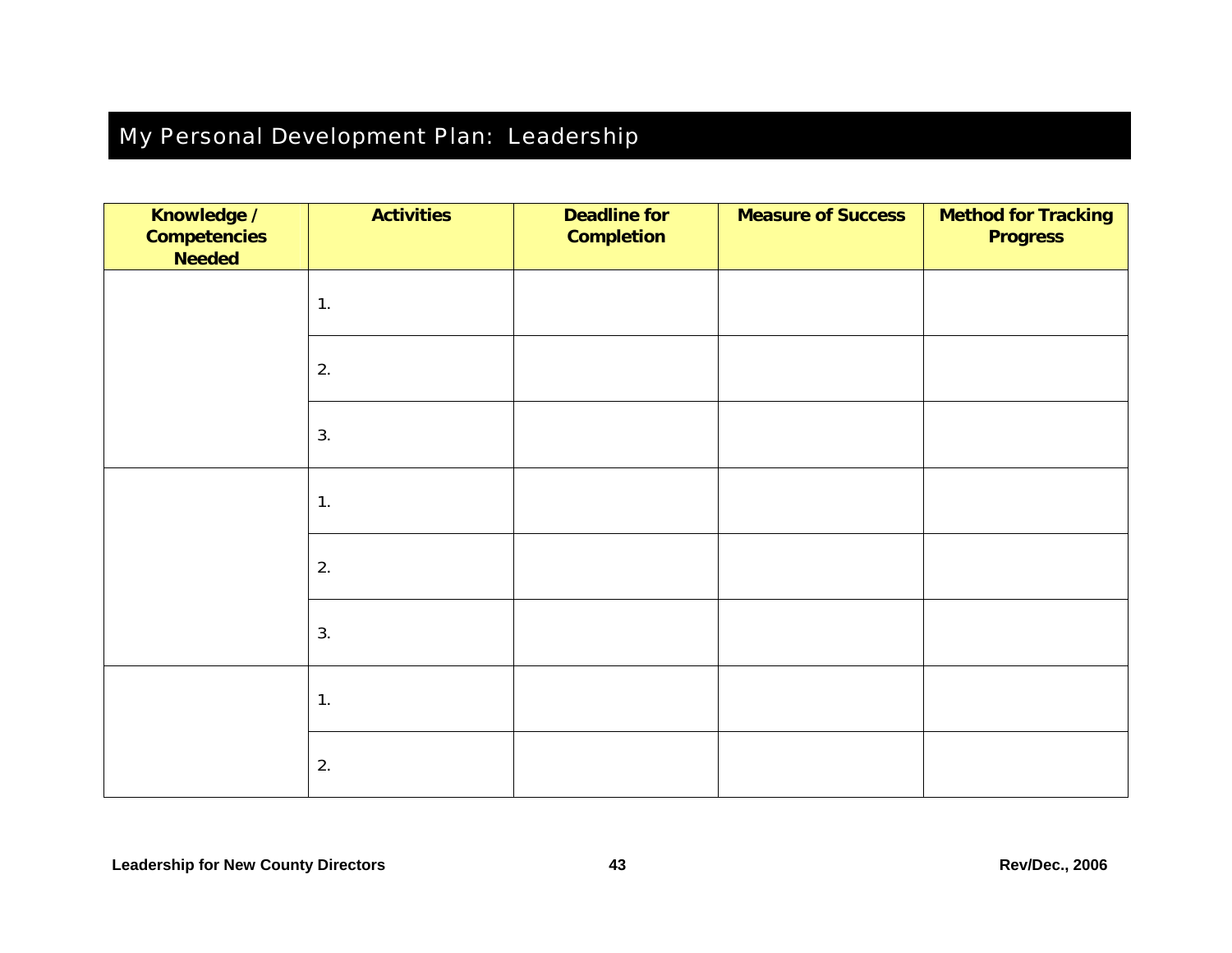# My Personal Development Plan: Leadership

<span id="page-43-0"></span>

| Knowledge /<br><b>Competencies</b><br><b>Needed</b> | <b>Activities</b> | <b>Deadline for</b><br><b>Completion</b> | <b>Measure of Success</b> | <b>Method for Tracking</b><br><b>Progress</b> |
|-----------------------------------------------------|-------------------|------------------------------------------|---------------------------|-----------------------------------------------|
|                                                     | 1.                |                                          |                           |                                               |
|                                                     | 2.                |                                          |                           |                                               |
|                                                     | 3.                |                                          |                           |                                               |
|                                                     | 1.                |                                          |                           |                                               |
|                                                     | 2.                |                                          |                           |                                               |
|                                                     | 3.                |                                          |                           |                                               |
|                                                     | 1.                |                                          |                           |                                               |
|                                                     | 2.                |                                          |                           |                                               |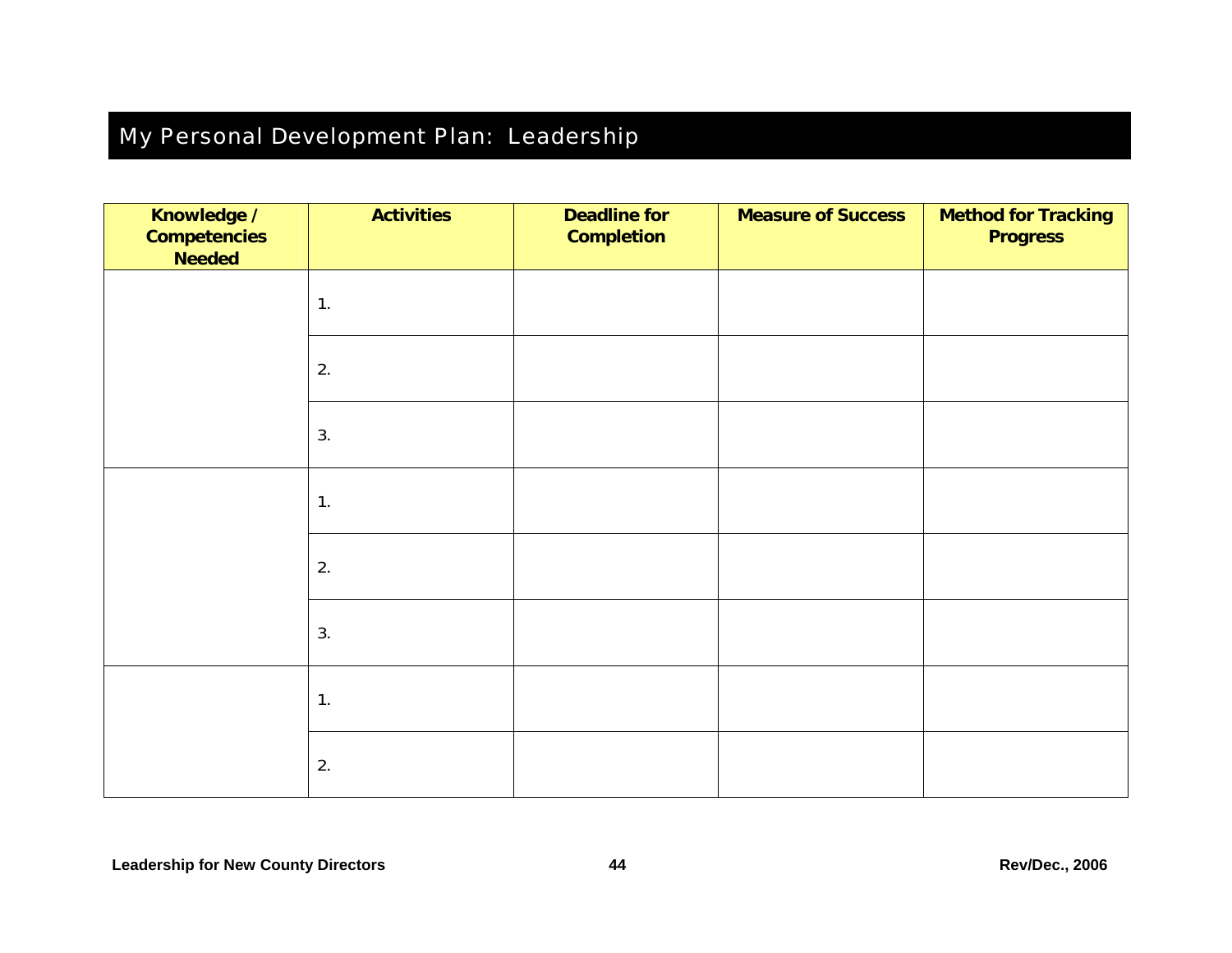# My Personal Development Plan: Leadership

| Knowledge /<br><b>Competencies</b><br><b>Needed</b> | <b>Activities</b> | <b>Deadline for</b><br><b>Completion</b> | <b>Measure of Success</b> | <b>Method for Tracking</b><br><b>Progress</b> |
|-----------------------------------------------------|-------------------|------------------------------------------|---------------------------|-----------------------------------------------|
|                                                     | 1.                |                                          |                           |                                               |
|                                                     | 2.                |                                          |                           |                                               |
|                                                     | 3.                |                                          |                           |                                               |
|                                                     | 1.                |                                          |                           |                                               |
|                                                     | 2.                |                                          |                           |                                               |
|                                                     | 3.                |                                          |                           |                                               |
|                                                     | 1.                |                                          |                           |                                               |
|                                                     | 2.                |                                          |                           |                                               |

<span id="page-44-0"></span> **County Directors 45 Rev/Dec., 2006 Leadership for New**